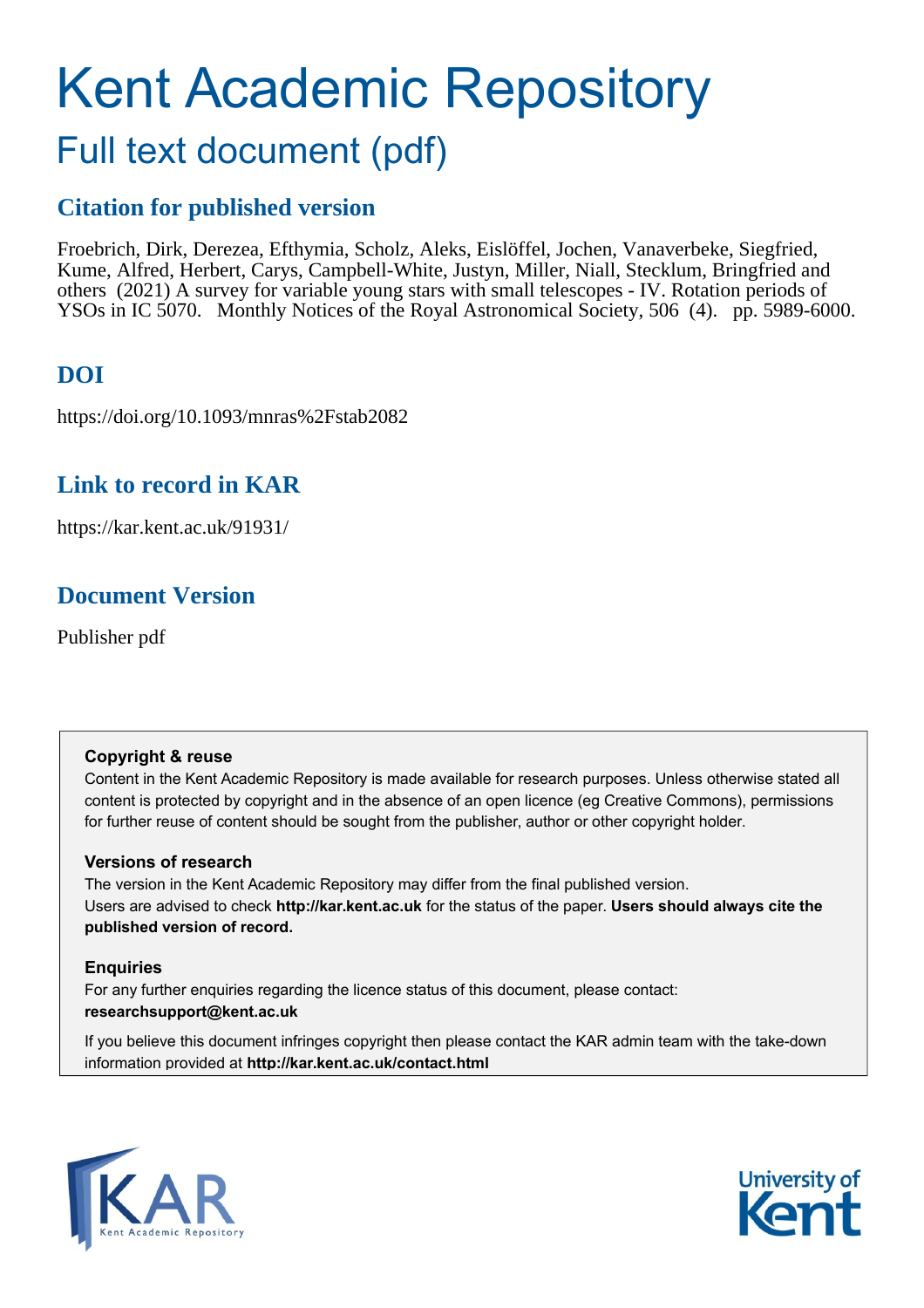## **A survey for variable young stars with small telescopes – IV. Rotation periods of YSOs in IC 5070**

Dirk Froebrich,<sup>1★</sup> Efthymia Derezea,<sup>2</sup> Aleks Scholz,<sup>3</sup> Jochen Eislöffel,<sup>4</sup> Siegfried Vanaverbeke,<sup>5,6,7</sup> Alfred Kume[,](http://orcid.org/0000-0002-3913-3746)<sup>2</sup> Carys Herbert,<sup>8</sup> Justyn Campbell-White <sup>(1, 8, 9</sup> Niall Miller, <sup>8, 10</sup>‡ Bringfried Stecklum,<sup>4</sup> Sally V. Makin,<sup>8</sup> Thomas Urtly,  $11 + 1$  Francisco C. Soldán Alfaro,  $12,13 + 12$  Erik Schwendeman,  $13 + 12$ Geoffrey Stone,<sup>14</sup>† Mark Phillips,<sup>15</sup>† George Fleming,<sup>11</sup>† Rafael Gonzalez Farfán,<sup>12</sup>† Tonny Vanmunster,<sup>16,17</sup>† Michael A. Heald,<sup>13</sup>† Esteban Fernández Mañanes,<sup>12</sup>† Tim Nelson,<sup>18</sup>† Heinz-Bernd Eggenstein,<sup>19</sup>† Franky Dubois,<sup>5,6</sup>† Ludwig Logie,<sup>5,6</sup>† Steve Rau,<sup>5,6</sup>† Klaas Wiersema,<sup>20,21</sup>† Nick Quinn,<sup>11</sup>† Diego Rodriguez, <sup>13</sup>† Rafael Castillo García, <sup>12,13,22</sup>† Thomas Killestein, <sup>11,20</sup>† Tony Vale,<sup>11,23,24</sup>† Domenico Licchelli,<sup>25</sup>† Marc Deldem,<sup>13</sup>† Georg Piehler,<sup>26</sup>† Dawid Moździerski,<sup>27</sup>† Krzysztof Kotysz,<sup>27</sup>† Katarzyna Kowalska,<sup>27</sup>† Przemysław Mikołajczyk,<sup>27</sup>† Stephen R.L. Futcher,<sup>11,18,28</sup>† Timothy P. Long,<sup>29</sup>† Mario Morales Aimar,<sup>12,13</sup>† Barry Merrikin,<sup>18</sup>† Stephen Johnstone,<sup>11,13</sup>† Pavol A. Dubovský,<sup>30</sup>† Igor Kudzej,<sup>30</sup>† Roger Pickard,<sup>11</sup>† Samuel J. Billington,<sup>8</sup>‡ Lord Dover,<sup>8</sup>‡ Tarik Zegmott,  $8\pm$  Jack J. Evitts,  $8\pm$  Alejandra Traspas Munia $8\pm$  and Mark C. Price  $8\pm$ 

*Affiliations are listed at the end of the paper*

Accepted 2021 July 16. Received 2021 July 15; in original form 2021 June 7

#### **ABSTRACT**

Studying rotational variability of young starsis enabling usto investigate a multitude of properties of young star-disc systems. We utilize high cadence, multiwavelength optical time series data from the Hunting Outbursting Young Stars citizen science project to identify periodic variablesin the Pelican Nebula (IC 5070). A double blind study using nine different period-finding algorithms was conducted and a sample of 59 periodic variables was identified. We find that a combination of four period finding algorithms can achieve a completeness of 85 per cent and a contamination of 30 per cent in identifying periods in inhomogeneous data sets. The best performing methods are periodograms that rely on fitting a sine curve. Utilizing *Gaia* EDR3 data, we have identified an unbiased sample of 40 periodic young stellar objects (YSOs), without using any colour or magnitude selections. With a 98.9 per cent probability, we can exclude a homogeneous YSO period distribution. Instead, we find a bi-modal distribution with peaks at 3 and 8 d. The sample has a disc fraction of 50 per cent, and its statistical properties are in agreement with other similarly aged YSOs populations. In particular, we confirm that the presence of the disc is linked to predominantly slow rotation and find a probability of  $4.8 \times 10^{-3}$  that the observed relation between period and presence of a disc has occurred by chance. In our sample of periodic variables, we also find pulsating giants, an eclipsing binary, and potential YSOs in the foreground of IC 5070.

**Key words:** stars: formation – stars: pre-main-sequence – stars: rotation – stars: variables: T Tauri, Herbig Ae/Be.

#### **1 INTRODUCTION**

Variability is one of the key characteristics of young stellar objects (YSOs). Time-domain observations of star-forming regions provide reliable information about the formation and early evolution of stars. Rotational flux modulation has been used to measure rotation periods ranging from hours to weeks (Herbst et al. 2007; Bouvier et al. 2014). Optical fluxes of YSOs are also affected by variable excess emission from accretion shocks, variable emission from the inner disc, and variable extinction along the line of sight (Carpenter, Hillenbrand & Skrutskie 2001). Thus, they give insights into the structure and evolution of the environment of YSOs.

While the interplay of these variability causes can lead to very complicated light curves and render the interpretation difficult, several prototypical phenomena have been successfully attributed to a single physical cause. AA Tau is the prototype for one category of dippers; a contingent of YSOs temporarily eclipsed by portions of the inner discs warped by the star's magnetic field (Bouvier et al. 2014; McGinnis et al. 2015). Other dippers are possibly caused by companions or protoplanets in the inner disc (Evitts et al. 2020).

Published by Oxford University Press on behalf of Royal Astronomical Society. This is an Open Access article distributed under the terms of the Creative Commons Attribution License [\(http://creativecommons.org/licenses/by/4.0/\)](http://creativecommons.org/licenses/by/4.0/), which permits unrestricted reuse, distribution, and reproduction in any medium, provided the original work is properly cited.

*<sup>-</sup>* E-mail: [df@kent.ac.uk](mailto:df@kent.ac.uk)

<sup>†</sup> HOYS Observer

<sup>‡</sup> Observer Beacon Observatory.

<sup>§</sup> <https://sites.google.com/view/sn2017eaw/>

<sup>© 2021</sup> The Author(s).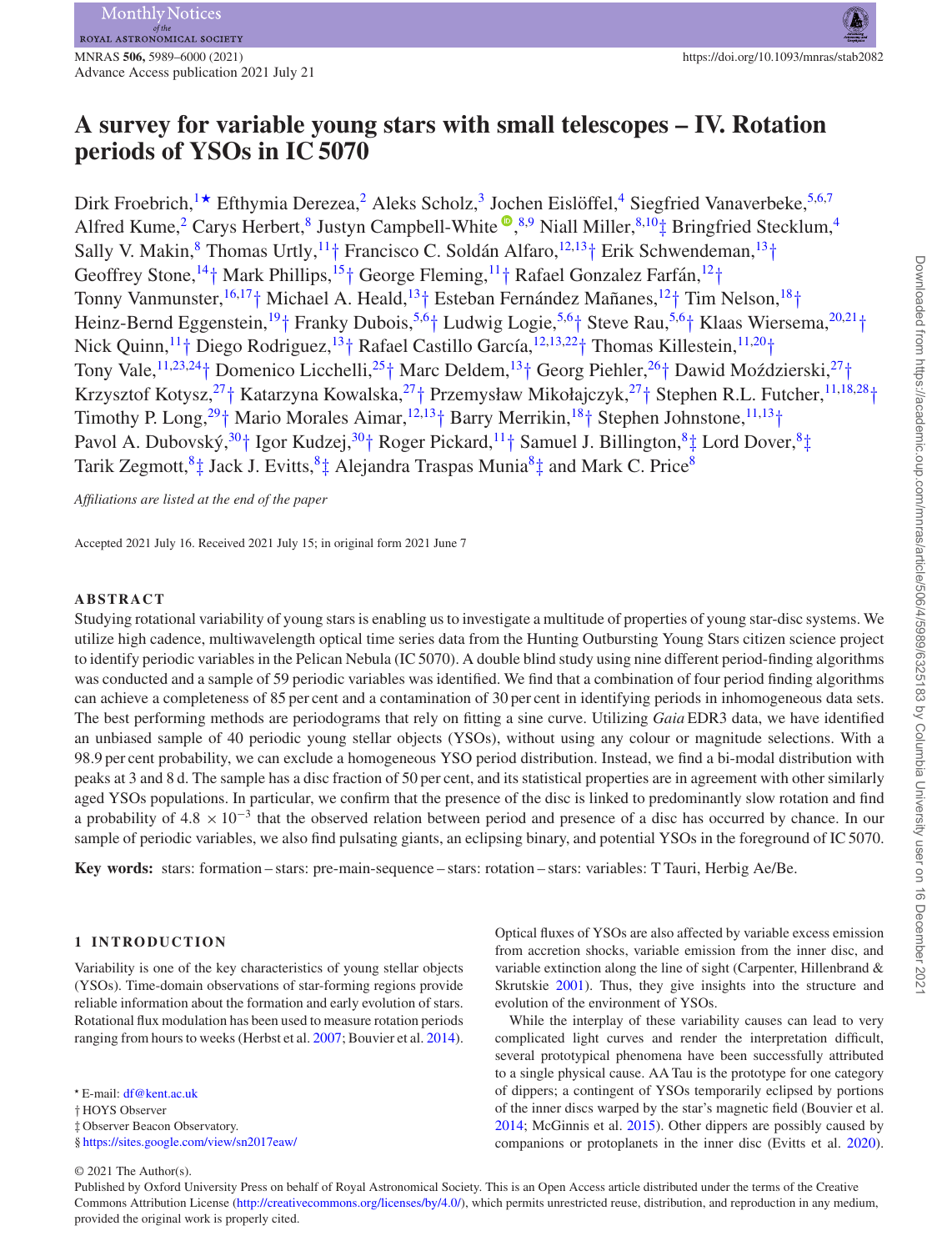FU Ori and EX Lupi are prototypes for stars with sharp increases in their mass accretion rates (Audard et al. 2014), a phenomenon that is now known to occur on a wide range of time-scales (months to tens of years; Stauffer et al. 2016) and amplitudes (1–5 mag; Contreras Peña et al. 2017a,b; Lucas et al. 2017). This includes objects with continuous accretion rate changes and hence stochastic light curves (Stauffer et al. 2014, 2016) or periodic bursters(Dahm & Hillenbrand 2020).

The gold standard for optical studies of YSO variability is spacebased observing campaigns with the COROT and *Kepler*/K2 satellite missions. Their combined monitoring of NGC 2264 is unprecedented in cadence and photometric precision. Complemented by groundbased observations, it has led to a new comprehensive overview of the phenomenology of variable YSOs and the underlying causes (Cody et al. 2014). *Kepler*/K2 has observed large numbers of YSOs continuously over campaigns of 70 d. Its archive is a treasure trove for detailed studies of rotation periods, dippers, bursters, and related phenomena (Ansdell et al. 2016). These and other numerous studies of YSO variability have often focused on shorter term variability (weeks to months) with high cadence (hours to days). They often exclusively investigate periodic behaviour and focus on outbursts and the study of accretion rate changes. Many of the past large-scale optical and infrared time-domain surveys are restricted to a single (or only two) wavelength/filter [e.g. UGPS, VVV(X), Pan-STARRS, (i)PTF, ASAS-SN, ZTF].

Hence, there is a definite need for long-term, quasi-simultaneous monitoring in multiple bands, similar to the pioneering studies by Grankin et al. (2007). The Hunting Outbursting Young Stars (HOYS) citizen science project (Froebrich et al. 2018) has been initiated as such a survey. This project is performing long-term, multiwavelength, high-cadence photometric monitoring of a number of nearby star-forming regions and young clusters. It uses a mix of amateur, university, and professional telescopes. Participants submit reduced and stacked images to our data base where an astrometric and a basic photometric calibration are performed. In this paper, we aim to investigate how such a diverse data set can be used to reliably identify periodic variables with as little bias and contamination as possible. This study will focus on one of the HOYS target regions, IC 5070 – The Pelican Nebula. Our goal here is to measure the rotation period distribution of YSOs in this star-forming region.

Our paper is structured as follows: In Section 2, we give an overview of the IC 5070 star-forming region. We briefly introduce the photometry data we use in Section 3. We then describe in detail our methodology to identify a sample of periodic variables in Section 4. A discussion of our period-finding methods is given in Section 5, while the properties of the sample of periodic variables, with particular focus on the YSOs in the region, are detailed in Section 6.

#### **2 I C 5070 I N THE LITERATURE**

The North American Nebula (NGC 7000) and Pelican Nebula  $(IC 5070)$  are part of the H<sub>II</sub> region W 80, separated by the foreground molecular dust cloud L 985, with IC 5070 in the west of the region. W 80 has a measured distance of 795 pc (Kuhn et al. 2020) and a diameter of 3 deg (Bally et al. 2014). NGC 7000 and IC 5070 are associated with T Tauri stars first identified in Herbig (1958).

Using *Spitzer* data, Rebull et al. (2011) identified over 2000 YSO candidates within a  $7 \text{ deg}^2$  region towards NGC 7000 and IC 5070, 256 of which lie in IC 5070. Kuhn et al. (2020) used *Gaia* parallax and proper motion data to confirm 395 young stars belonging to six groups within the region. The majority of them are aged  $\sim$ 1 Myr, and almost all are younger than 3 Myr. The Fang et al. (2020) spectroscopic study identified sequential star formation between the groups laid out in Kuhn et al. (2020), with those in IC 5070 (groups C and D in their paper) in the second wave of star formation.

The photometric variability of YSOs in IC 5070 has been the subject of limited study. Most recently, Bhardwaj et al. (2019) identified 95 variable stars using BVRI observations of a 16 arcmin<sup>2</sup> taken in 90 nights over 1 yr (2012–2013), and identified periods for 56 objects. Ibryamov et al. (2018) utilized BVRI observations of 15 pre-main-sequence stars in a 16 arcmin radius field in IC 5070. One periodic variable star was identified. Poljančić et al. (2014) used archive photographic plates and data collected from seven observatories to create a data set covering 60 yr. They investigated 17 previously detected pre-main-sequence stars and three periodic sources were identified, all of which are outside our survey field. There are a number of other smaller studies of variable stars in the area, such as Kóspál et al. (2011) and Findeisen et al. (2013).

#### **3 HOYS OB SE RVAT IO NAL DATA**

All photometry data for this project have been obtained as part of HOYS. The astrometric solution for all HOYS images has been obtained using the ASTROMETRY.NET<sup>1</sup> software (Hogg et al.  $2008$ ). Source extraction for photometry is conducted with the SOURCE EXTRACTOR software<sup>2</sup> (Bertin & Arnouts 1996). Relative photometry is performed against reference images taken under photometric conditions in Johnson *U*, *B*, *V*, and Cousins *Rc* and *Ic* filters (*R* and *I*, hereafter). The calibration offsets into apparent magnitudes for those reference images are obtained using the Cambridge Photometric Calibration Server.<sup>3</sup> In Evitts et al.  $(2020)$ , we have developed an internal calibration procedure for the HOYS data to refine the photometric accuracy of the heterogeneous data set, i.e. for images taken in slightly different filters than our reference frames, or under non-photometric conditions. We identify non-variable stars in the data and utilize their magnitudes and colours to correct systematic colour terms in the relative photometry of all sources. The corrected data (used in the analysis for this project) typically achieves a relative photometric accuracy of a few per cent for stars between 10th and 16th magnitude.

#### **4 ROTATION PERIOD SAMPLE**

Our aim is to establish as unbiased a sample as possible of rotation periods of YSOs in the IC 5070 field. We do not simply aim to identify periodic photometric changes in light curves of previously known members (e.g. Rebull et al. 2011; Kuhn et al. 2020). Instead, our strategy is to first identify periodic signals in the light curves of all stars in the field, verify their periodic nature (in a double blind way), and only then select cluster members from the sample with periods to study in detail. This section details the entire process of establishing our sample of YSO rotation periods in IC 5070.

#### **4.1 Photometry data selection**

Our target field in IC 5070 is centred at  $RA = 20:51:00$  and Dec.  $=$  +44:22:00 (J2000) and is about 1 deg  $\times$  1 deg in size. In order to establish a source list for the field, we extracted all sources

<sup>1</sup>Astrometry.net

<sup>&</sup>lt;sup>2</sup>The Source Extractor

<sup>3</sup>Cambridge Photometric Calibration Server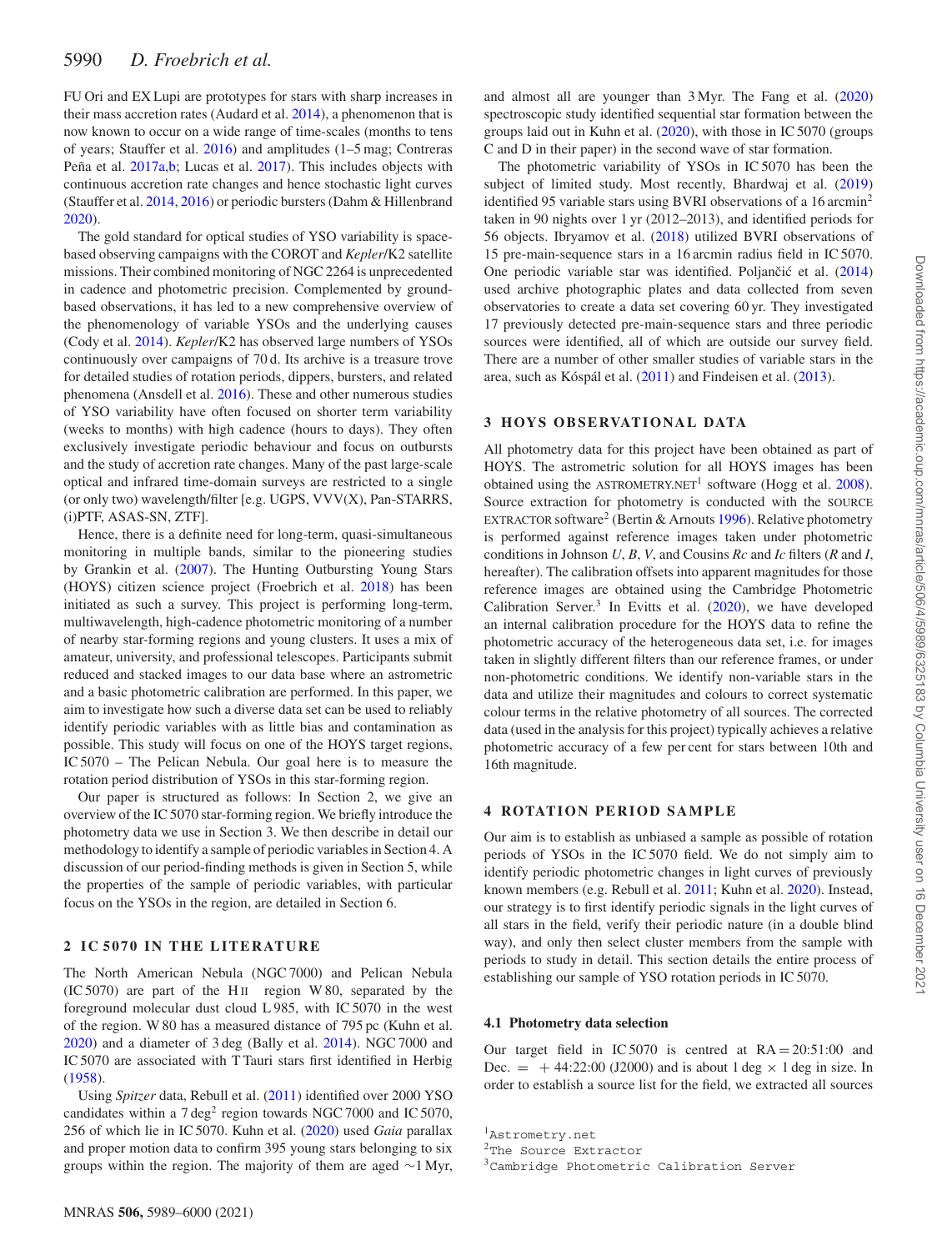from the HOYS *I*-band reference frame, a  $10 \times 2$  min stack taken with the University of Kent Beacon Observatory (Froebrich et al. 2018). Only sources with photometric errors less than 0.1 mag in the reference frame are included. For all these stars we extracted the HOYS light curves from the data base on 2020 June 23, at 1 am UTC  $+$  1. We only select photometric data points in the individual images with errors of less than 0.2 mag, Source Extractor flags (Bertin & Arnouts 1996) less than five and a full width at half-maximum of less than 7 arcsec. All stars with fewer than 100 data points per HOYS light curve are removed from the list. There are 8548 stars in total. This containsstarsin the range 9.5 mag *<* I *<* 17.5 mag. There is, however, no universal magnitude cut-off as these limits do slightly depend on the stellar colour and position in the field. This occurs as not all parts of the survey area are covered with the same number of images to the same depth, due to the varying field of view and aperture size of the contributing telescopes.

We only use the high cadence part of the long term HOYS light curves for the period determination. These data were taken during 80 d in the summer of 2018, i.e. between  $JD = 2458330$  and  $2458410$ , as part of an AAVSO campaign<sup>4</sup> to monitor the YSO V 1491 Cyg (Evitts et al. 2020). Thus, for this period we extracted the data for each star in all broad-band filters (*U*, *B*, *V*, *R*, and *I*) for period analysis. The data were only analysed if there were more than 50 data points in a particular filter during that time period. A total of 6063 stars had sufficient data in at least one filter to be analysed.

To ensure an unbiased analysis, this data preparation was done by only one of us (DF). The resulting photometry data (only listing date, magnitude, magnitude error) was then given an ID number based on the position in our original source list, and an indication of the filter it was taken in. At no time, until the final source list had been made, did any other member of the team know the association of the ID numbers and the object names or coordinates.

#### **4.2 Period determination**

All the photometric time series data sets for all sources and filters were then handed to two other members of the team (ED, AK). The only instructions given were to return (for each light curve and filter) a list of the most likely real periods, as well as the powers in the utilized periodogram. No background information regarding the scientific aims of the project was given, or what light-curve shapes in phase space were to be expected. It was only specified that the period search should be done for periods between 0.5 and 50 d. These conditions are, however, imposed by the nature of the data, given the typical sampling and length of our light curves.

In total, we applied nine different periodogram methods to our data. We utilize the two widely used *standard* methods Lomb– Scargle (LS) and generalized Lomb–Scargle (GLS), based on Scargle (1982) and Zechmeister & Kürster  $(2009)$ . A further seven additional methods have been used. These are based on sine/cosine or spline function fitting and employ different ways of obtaining the coefficients of the assumed models, e.g. least squares (L2) see equation (A5) or absolute deviation optimization (L1) see equation (A7). As a general comment, methods based on splines make little assumptions on the shape of the light curves and should be more flexible for data that depart from the sinusoidal shape. Methods based on L1 should be more robust in the presence of outliers. Appropriate critical values for each method were used to determine which periodogram peaks represent 'valid' periods.

**Table 1.** A summary of the characteristics of the period finding methods used. The check mark denotes the presence of the relevant attribute. With L2 we denote least squares and with L1 absolute deviation determination. In the column  $(\sigma)$  we indicate where magnitude uncertainties have been taken into account.

| Name                | Sine | <b>Splines</b> | L2 | L1 | $\sigma$ |
|---------------------|------|----------------|----|----|----------|
| L <sub>2</sub> Beta |      |                | ✓  |    |          |
| L <sub>2</sub> Boot |      |                |    |    |          |
| L1Beta              |      |                |    |    |          |
| L1Boot              |      |                |    |    |          |
| L2spB               |      | ✓              |    |    | ✓        |
| L1spB               |      |                |    |    |          |
| L2persp             |      |                |    |    |          |
| LS.                 |      |                |    |    |          |
| <b>GLS</b>          |      |                |    |    |          |

A sinusoidal wave was fitted to the phase-folded data according to equation (1) for the regression methods L2Beta, L2Boot, L1Beta, and L1Boot.  $m_i$  and  $\epsilon_i$  are the magnitudes and their uncertainties for data point  $i$ , respectively. With  $f_{ip}$  we denote the phase folded data point *i* at a given period *p* calculated as in equation (A2). The coefficients  $\beta_0$ ,  $\beta_1$ , and  $\beta_2$  where estimated using L2 or L1 regression. Methods L2spB and L1spB are based on fitting B-splines with four knots to the phase-folded data (instead of sine/cosine). Similarly, the coefficients of these models were estimated using L2 and L1 regression, respectively.

$$
m_i = \beta_0 + \beta_1 \sin(2\pi f_{pi}) + \beta_2 \cos(2\pi f_{pi}) + \epsilon_i.
$$
 (1)

The periodogram values for these six regression methods were based on the coefficient of determination  $(R^2)$ , see, for example, the corresponding expression for the L1 and L2 types denoted as *Perp*(*p*) in equations (A6) or (A8). These calculations were performed with the R package RobPer (Thieler et al. 2016). The potentially valid periods were initially determined by a hypothesis test based on a Beta distribution (Thieler et al. 2013) or by bootstrapping of the periodogram. Finally, method L2persp is based both on splines and sine/cosine fitting in time (and not phase space). The coefficients of the model were estimated using L2 regression and the potential valid periods were determined by bootstrapping the periodogram. Table 1 gives a brief overview of the basic characteristics of all nine methods. The full details of all methods can be found in Appendix A in the online supplementary material.

#### **4.3 Generating the period master sample**

After the most likely periods and periodogram powers were determined for each object and filter separately, they were merged back together by DF. We then selected for each method all objects as candidate periodic variables where the most likely period in at least two filters agreed within two per cent, and where the periodogram power was above 0.2 in both filters. This value corresponds to a typical false alarm probability of less than 0.1 per cent for our data. The candidate period was set as the average of the periods from the different filters. We also excluded all periods that were within 1 per cent of 1 d, as these may be caused by the observing cadence. We show the number of candidate periods for each method in Table 2.

For each of these candidates, phase-folded light curves in all filters (if available) were made. The plots only contained the photometric data points and only one period of phase space was shown. They were then placed on a website and shown to two members of the team (AS, JE), without identification or reference to the method the periods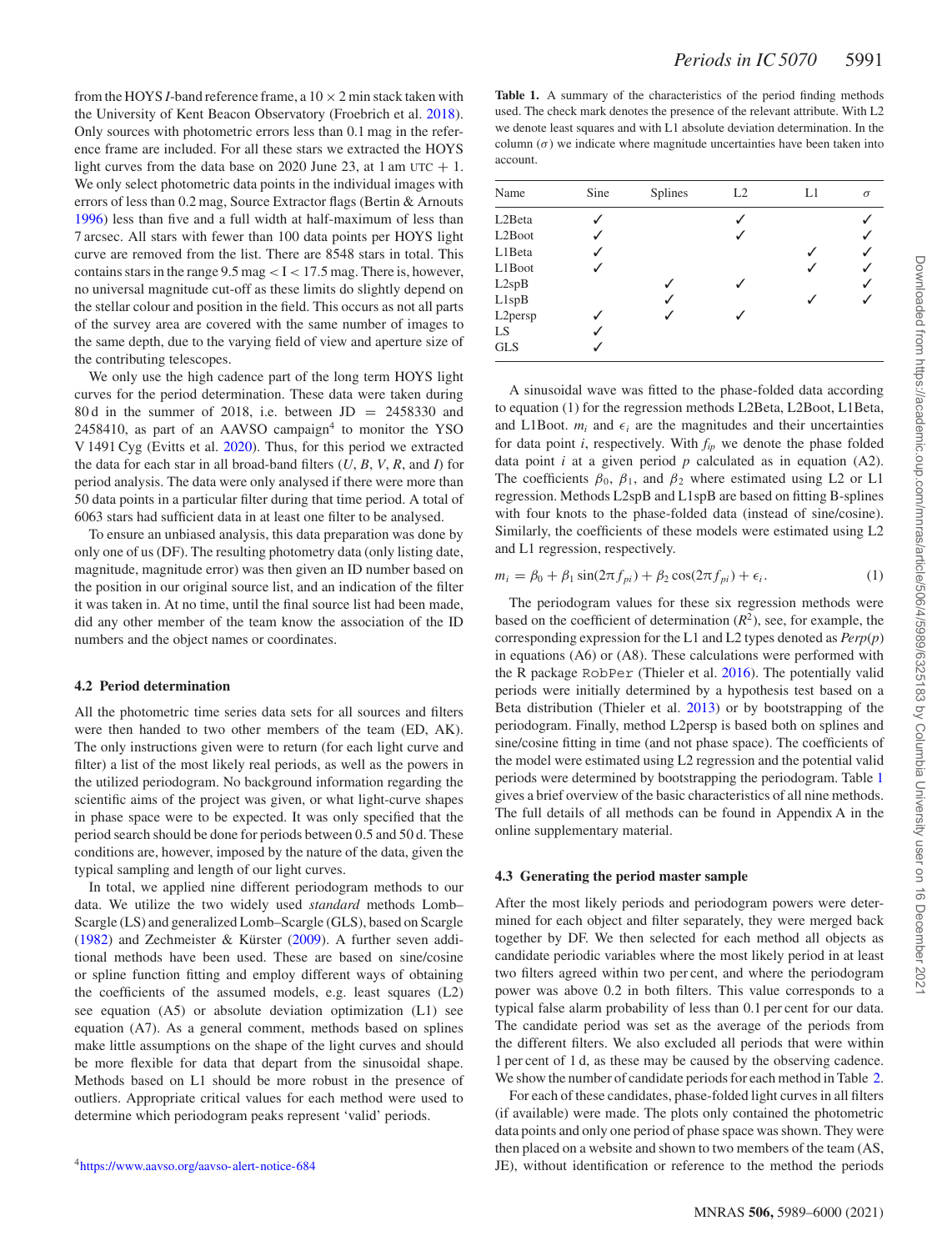**Table 2.** In this table, we list the number of periodic candidate objects  $(N_C)$ , the number of detected objects from the master  $(N_M)$  list of periodic variables, the completeness ( $F_{\text{comp}}$ ) and contamination ( $F_{\text{cont}}$ ). The highlighted rows are the *best* methods as discussed in Section 5.

|                      |             |             | $F_{\text{comp}}$ | $F_{\rm cont}$ |
|----------------------|-------------|-------------|-------------------|----------------|
| Name                 | $N_{\rm C}$ | $N_{\rm M}$ | (per cent)        | (per cent)     |
| L <sub>2</sub> Beta  | 45          | 32          | 54                | 29             |
| L <sub>2</sub> Boot  | 50          | 29          | 49                | 42             |
| L1Beta               | 42          | 38          | 64                | 10             |
| L1Boot               | 41          | 31          | 53                | 24             |
| L2spB                | 59          | 24          | 41                | 59             |
| L1spB                | 41          | 23          | 39                | 44             |
| L <sub>2</sub> persp | 27          | $\Omega$    | $\Omega$          | 100            |
| <b>LS</b>            | 55          | 22          | 37                | 60             |
| <b>GLS</b>           | 54          | 31          | 53                | 43             |

had been determined from. Both team members then independently selected all objects for which they thought a reliable periodic signal was visible in the phase plots. As the amplitudes of the variability and noise in the data vary with filter, objects were selected as real if they were detected in at least two of the phase folded diagrams and also had a similar behaviour (peaks and troughs) in phase space.

The results of this selection were then collated by DF. All objects for each periodogram method where both team members agreed in their assessment that the periodicity is correct were selected as real variables. The numbers of objects considered periodic variables for each method are listed in Table 2. These lists for each method were then cross-matched to generate a master list of periodic variables. This results in a master list of 59 unique sources. For all objects we then proceeded to re-determine the period in a consistent way. We determined the peak in a simple LS periodogram in all filters within 10 per cent around the original period found for the object during the initial period search, i.e. the average of the periods from the different methods. We then determine the final period as the median period from all filters with data for the respective source. The data were then phase-folded in all filters with this final period. The phase-folded data for all sources are shown in Appendix B in the online supplementary material. In those plots, we show two periods of data for all filters with photometry measurements. We overplot a running median and one sigma deviations in each of the filters. The object ID and period are also indicated in each plot.

#### **4.4 Selection of periodic YSOs**

All objects in our initial source list were cross-matched against *Gaia*-EDR3 (*Gaia* Collaboration 2020) and ALLWISE/2MASS (Cutri et al. 2021). Given the typically large FWHM of the stellar images in the HOYS data, we initially matched each of our sources to all sources within 6 arcsec in the two catalogues. If more than one match was found, we selected the brightest source in G in *Gaia* and in J in ALLWISE/2MASS as match, as these are the most likely matches to the HOYS source.

Using *Gaia* parallaxes, we created a sample of YSOs at the distance of IC 5070 from our periodic objects based solely on their astrometric properties. In Fig. 1, we show a histogram of the parallax values (left-hand panel), for all periodic objects, centred around the cluster parallax. Fifteen of the 59 objects are not shown in the histogram as their parallax values show them to be foreground or background objects. In Evitts et al. (2020), the distance to the main YSO population in the field was determined as 870 pc (parallax of 1.15 mas, based on *Gaia* DR2). The dynamic groups C and D in Kuhn et al. (2020), which form the population of YSOs in our field, have parallaxes of 1.23 and 1.21 mas, respectively. The peak in the histogram is in excellent agreement with our population of periodic variables. In the right-hand panel of Fig. 1, we show the proper motions of all stars in the field as the black dots, again with focus on the main IC 5070 cluster. Ten of the objects, the foreground population of periodic objects with higher proper motion (up to a few 10 mas  $yr^{-1}$ ), are outside the shown part of the parameter space. Overplotted as coloured symbols are the periodic variables, with the parallax colour coded and sizes proportional to the periods.

From these two plots, we can clearly identify potential cluster members. We select all objects with  $0.9 \text{ mas} < p < 1.5 \text{ mas}$ ,  $-4.0$  mas yr<sup>-1</sup> <  $PM_{\text{RA}}$  < 0.0 mas yr<sup>-1</sup>, and  $-5.0$  mas yr<sup>-1</sup> <  $PM_{\text{Dec}}$ . *<sup>&</sup>lt;* <sup>−</sup>1.0 mas yr−<sup>1</sup> as YSOs in IC 5070. This selection, especially in parallax, seems rather generous. However, note that Kuhn et al. (2020) estimate for their even slightly wider selection of sources a contamination with non-members of only 3 per cent. We hence estimate that at worst one of the selected YSOs is potentially a nonmember. Our selection removes 19 of the periodic objects from the sample and we are left with 40 YSO cluster members of IC 5070. Note that our sample of periodic YSOs has only been selected based on periodic variability, parallax, and proper motion. At no stage has any selection based on colour or brightness been made.

#### **5** DISCUSSION OF PERIOD FINDING **METHODS**

In this section, we discuss the results of the period finding methods. This refers to all 59 identified periodic variables.

#### **5.1 Completeness and contamination**

We summarize the results of the identification of periodic variable objectsin Table 2. In thistable, we list the total number of candidates selected by each specific method, as well as the number of sources from the master list that each method selects. Based on the total number of 59 sources in the master list, we also determine the completeness and contamination for each method. We define the completeness of a method as the fraction of sources from the master list it identifies. Similarly, the contamination of a method is defined as the fraction of periodic candidates it identifies that are not part of the master list.

There is a wide range of success (or lack thereof) in finding periodic variables. The completeness ranges (with one exception discussed below) from 37 per cent to 64 per cent, while the contamination can be as low as just 10 per cent and as high as 60 per cent. Generally, there is an anticorrelation between these two values. There is no single stand out method that clearly outperforms all the others in either completeness or contamination. The best method in both metrics is L1Beta with a completeness of 64 per cent and a low contamination of just 10 per cent. There are four methods (L1Beta, L2Beat, L1Boot, GLS) with a more than 50 per cent completeness. They all perform similarly in terms of completeness but vary in contamination from 10 to 43 per cent.

We have analysed how well these four best methods perform when used together. They only miss nine of the 59 periodic variables from the master list. This corresponds to a completeness of 85 per cent – a significant improvement over any of the individual methods. In total, these four methods find 72 unique candidate objects. Thus, the contamination is 21 of 72 sources, i.e. 29 per cent. With a completeness of 49 per cent the L2Boot methods comes very close to the four best methods. If one would combine these five best methods,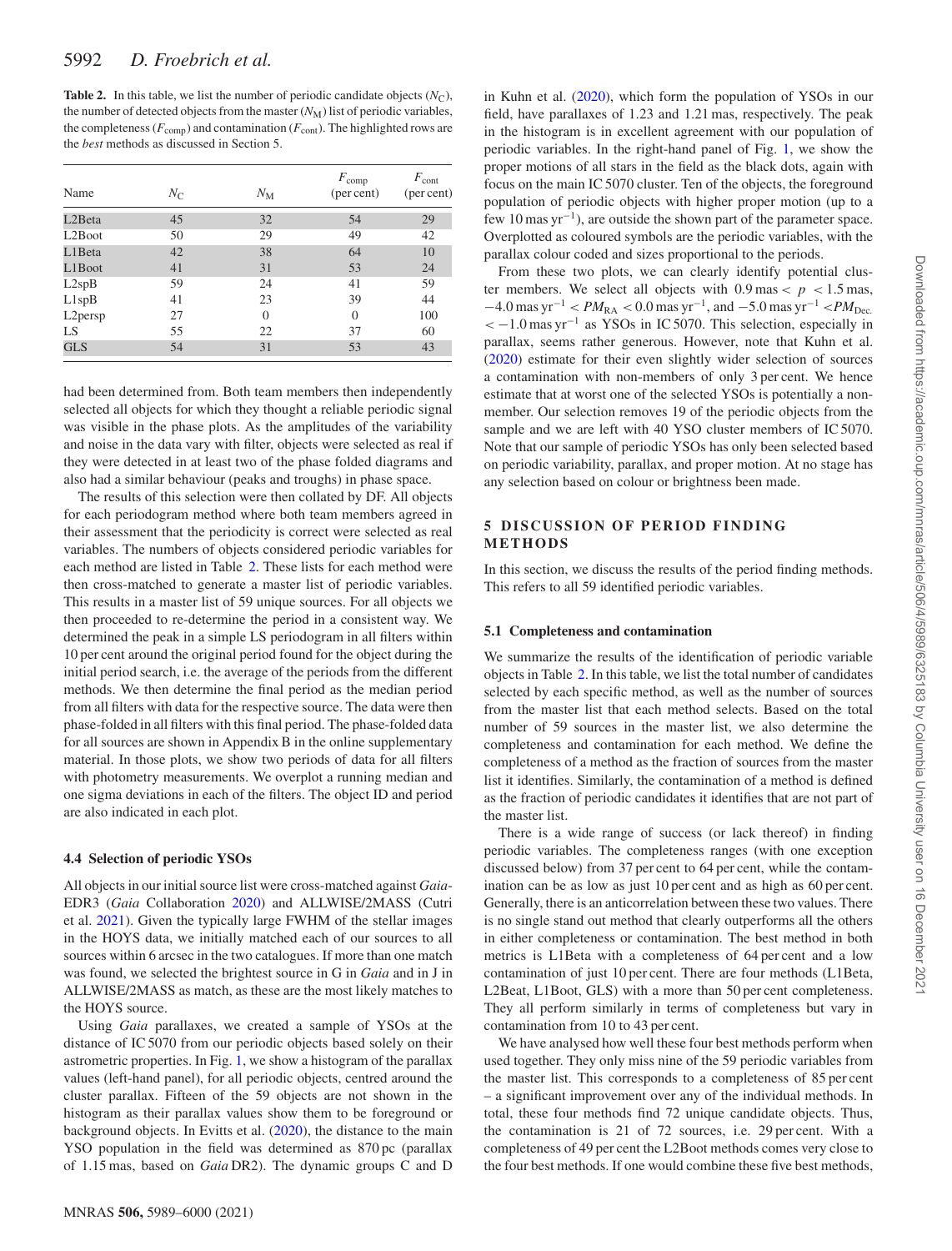

**Figure 1.** *Left:* Distribution of the parallaxes in our periodic object sample, limited to around the cluster parallax. *Right:* Proper motion in RA and Dec. for the all stars in the field (the black dots) and the periodic stars as coloured symbols. The colour indicates the parallax in mas and the symbol size the period. All the foreground objects are outside the plotting area, which has been focused on the cluster proper motion.

then only one additional source would be found. This would slightly increase the completenessto 86 per cent, but the contamination would increase to 31 of 83, i.e. 37 per cent.

Most of the 59 stars in the master list are identified by multiple methods. Indeed only 12 of the objects are solely found by one single method. Five of those are found by one of the four best methods, the other seven are found by one of the other methods, without any single one prone to identify objects that all the others do not find. Thus, if one considers the sources found only by one of the methods as less reliable, then the four best methods identify 45 of the 47 objects, which is a completeness of 96 per cent. There is no tendency for these single-method sources to be of a certain type (YSO, fore/background star).

In our analysis, one method (L2persp), which is based on fitting together splines and a sinusoidal wave, seems to fail completely at achieving the task. Indeed, it does not find any period that was judged to be real. The problem with this model is that the overall behaviour of the light curve is captured by non periodic splines while the sinusoidal part is fitting periods along the spline lines, thus failing to capture the main underlying periods. Therefore, we do not recommend using it for the purpose of finding periodic variables in HOYS light curves or similar data sets.

#### **5.2 The ideal combination of period search routines**

Given that the completeness values for the four best methods are similar, it seems that none of these clearly outperforms any of the others. We investigated, however, whether there are significant differences (other than completeness and contamination) between the methods. These results are shown in Table 3. In the top right part of the table, we list the fraction of all sources from the master list where two of the methods agree (for all combinations of the four best methods). The bottom left part lists the fraction of sources where the methods disagree.

One can clearly see that GLS differs from the other methods, in that it typically agrees with them for only 56–58 per cent of the objects, while the other methods have agreements between 70 per cent and 80 per cent. Thus, if computing time is a limiting factor, the combination of GLS with one of the other three methods (L2Beta, L1Beta, L1Boot) would provide the highest completeness.

**Table 3.** In this table we show, for the *best* four methods, the percentage of sources from the master list which each two methods find as periodic variables (top right), and the percentage that only one of them finds it (bottom left).

|            | L2Beta            | L1Boot | L1Beta                   | <b>GLS</b> |
|------------|-------------------|--------|--------------------------|------------|
| L2Beta     | $\hspace{0.05cm}$ | 71     | 80                       | 58         |
| L1Boot     | 29                | -      | 76                       | 56         |
| L1Beta     | 20                | 25     | $\overline{\phantom{a}}$ | 58         |
| <b>GLS</b> | 42                | 44     | 42                       |            |

Given the high completeness and very low contamination of L1Beta, the combination of this method with GLS should be the choice if only two period detection methods are used.

The four best methods, as described above, are L2Beta, L1Beta, L1Boot and GLS. A common attribute of these is that they are all based on fitting a sinusoidal wave to the light curves. The two methods L1Beta and L1Boot are based on a form of robust regression. They should be more resilient in the presence of outliers and therefore maybe more suited to heterogeneous data sets(like HOYS) than other methods.

In summary, a combination of several period finding methods (L2Beta, L1Beta, L1Boot, GLS) provides the most robust way to identify periodic variables in our HOYS data. This combination maximizes the completeness of the period sample (85 per cent) and achieves a contamination of lower than 30 per cent. Using more methods will generally slightly increase the completeness but comes at cost of increased computing time and contamination. At least two methods (preferably L1Beta and GLS) should be combined.

#### **5.3 Comments on eyeballing**

Visual examination of light curves (eyeballing) was a crucial part of our period search routine. The value of eyeballing becomes apparent when comparing the sample of candidate periods with the final master sample. As can be gleaned from the completeness rates in Table 2, even in the best case, fewer than two thirds of the robust and reliable objects are identified as candidate periodic variables by any method. Typically it is only a third to half. This is particularly relevant for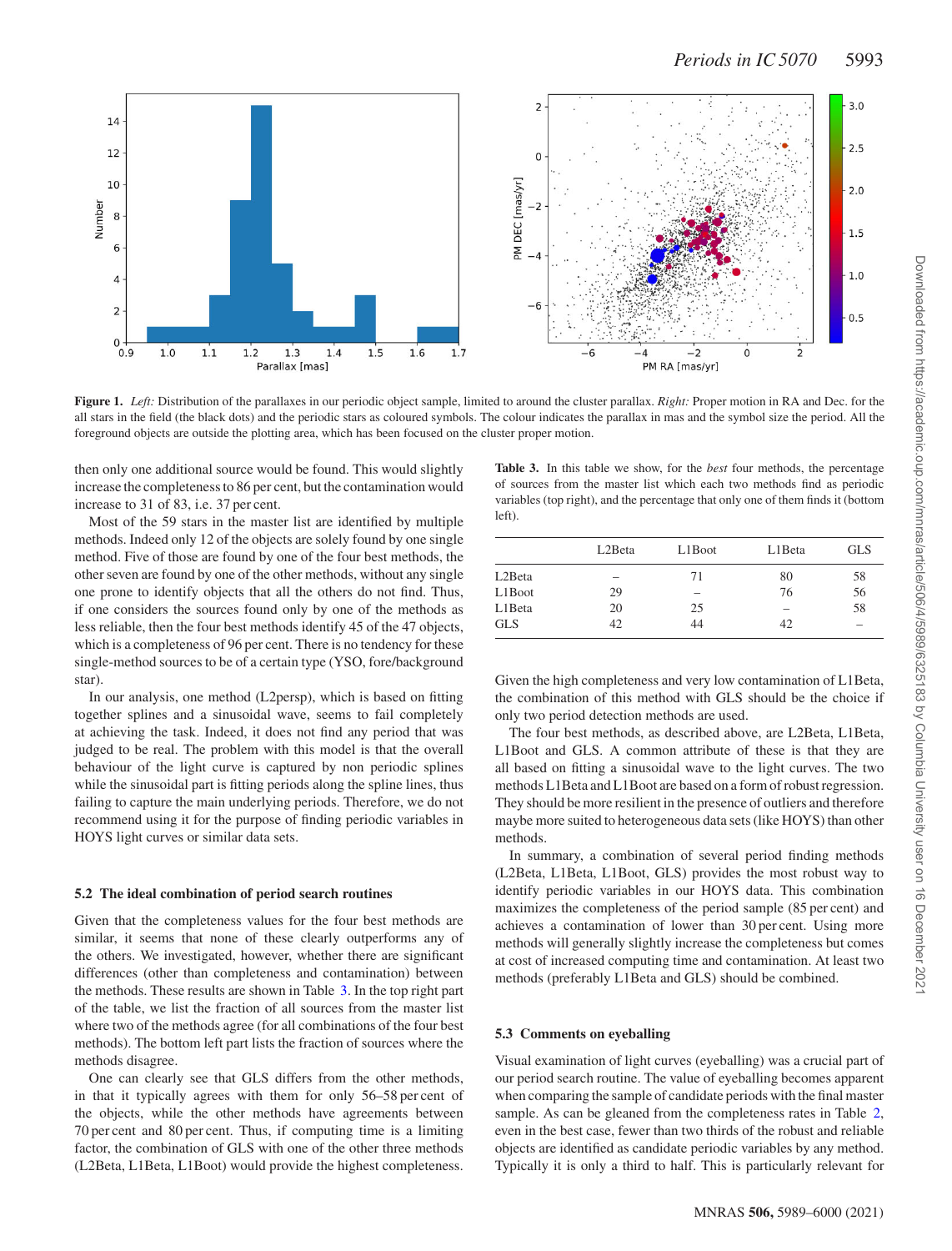

**Figure 2.** *Left:* Sky position of all stars (the small dots) in our IC 5070 field. The periodic variable YSOs are over plotted as the coloured circles. The colours indicate the parallax in mas and the size of the circle is proportional to the period. Sources that are part of our final IC 5070 YSO sample are surrounded by a black circle. The square field is the area investigated for periodic variables by Bhardwaj et al. (2019). *Right: R – I* versus absolute *I* colour–magnitude diagram of the HOYS data in the IC 5070 field. No extinction correction has been applied to determine the absolute magnitudes. Median magnitudes along each light curve for all stars are shown. Symbol size and colours are the same as in the left-hand panel. Several of the background giants have *R – I* colours outside the plot area and are not shown.

'clumpy' light curves as they are typically obtained from groundbased long-term monitoring.

We investigated the occasions where the two team members (AS, JE) who eyeballed light curves to check the candidate periods disagreed with each other. In total there are 19 stars for which this happens. However, 12 of these sources are in our master list. This is due to the fact that the periods measured by the individual methods slightly differ, i.e. the folded light curves for the same object will look slightly different between different methods. For these 12 objects, the two team members agreed in their assessment at least in one method, but disagreed in at least one other. The seven other candidate periods with disagreement between the two assessors come from a variety of methods, without preference for one particular method.

We note that our approach to eyeballing yields a very robust sample of periods, but not necessarily a complete one. For example, we insisted on looking at the data itself, without an over plotted running median. Relaxing this constraint would have led to a larger sample of confirmed periods, but possibly slightly increasing the contamination in the master sample. In addition to the specific computational method, the exact design of the period search and the criteria adopted for accepting a period are relevant and need to be specific to enable meaningful comparisons between period searches.

#### **5.4 Comparing with the literature**

To our knowledge, this study is one of the most comprehensive comparisons of period search algorithms and their various implementations, as commonly used in the literature. Typically, period searches in astrophysical data sets have focused on very few methods, and eyeballing is rarely carried out on blinded data sets.

Scholz et al. (2011) have run four different period searches, using entirely independent approaches, for ground-based light curves for low-mass stars in the open cluster Praesepe. The results are then combined and used to assessthe reliability of the final period sample. Three of the four methods are based on periodograms and sinefitting, but the implementation differs and uses different criteria for accepting a period. The fourth method used was the stringlength method (Dworetsky 1983), which stood out as being less complete. The techniques based on sine-fitting on the other hand yield comparable results, mirroring the results obtained in this current (more comprehensive) study.

For simulated light curves mimicking the data from the *Kepler* space telescope, Aigrain et al. (2015) carried out a blind period recovering test, using a variety of methods. Since these are light curves with uniform cadence and without the typical sampling issues in ground-based data, a wider range of period search algorithms are available, including autocorrelation. Contamination is less of a problem in this type of data, and many types of period searches perform similarly well.

#### **6** DISCUSSION OF PERIODIC VARIABLES

#### **6.1 Comparison with published periods**

We are only aware of one other systematic search for periodic variables in the IC 5070 field, conducted by Bhardwaj et al. (2019). They undertook deep imaging of a 16 arcmin  $\times$  16 arcmin field, which we have indicated as a square in the left-hand panel of Fig. 2. With their much deeper data, they find 56 periodic variables in this field. Based on the magnitudes of the stars, at the very best our HOYS data will only detect 30 of those. With our conservative selection of periodic variables, our sample contains only six of their 56 objects. However we also find three additional periodic variables that are not listed in Bhardwaj et al. (2019). Two of those sources are identified as variable by them, but not as periodic. These six matching periodic sources are indicated in Tables 4 and 5. All but one source are part of our YSO list. The exception is object ID 6592, which we identify as part of the foreground population. From the periodic matches, only one (ID 6592) has a different period.

We further matched our master list against the ASAS-SN list of variables (Jayasinghe et al. 2018). Only three of our objects have a counterpart with a period, and all three given periods are consistent with ours. We are only aware of two other known periods amongst our periodic variable sample. One is in the YSO list (7181, LkHA 146, Ibryamov et al. 2018) and one in the non-YSO list (7896,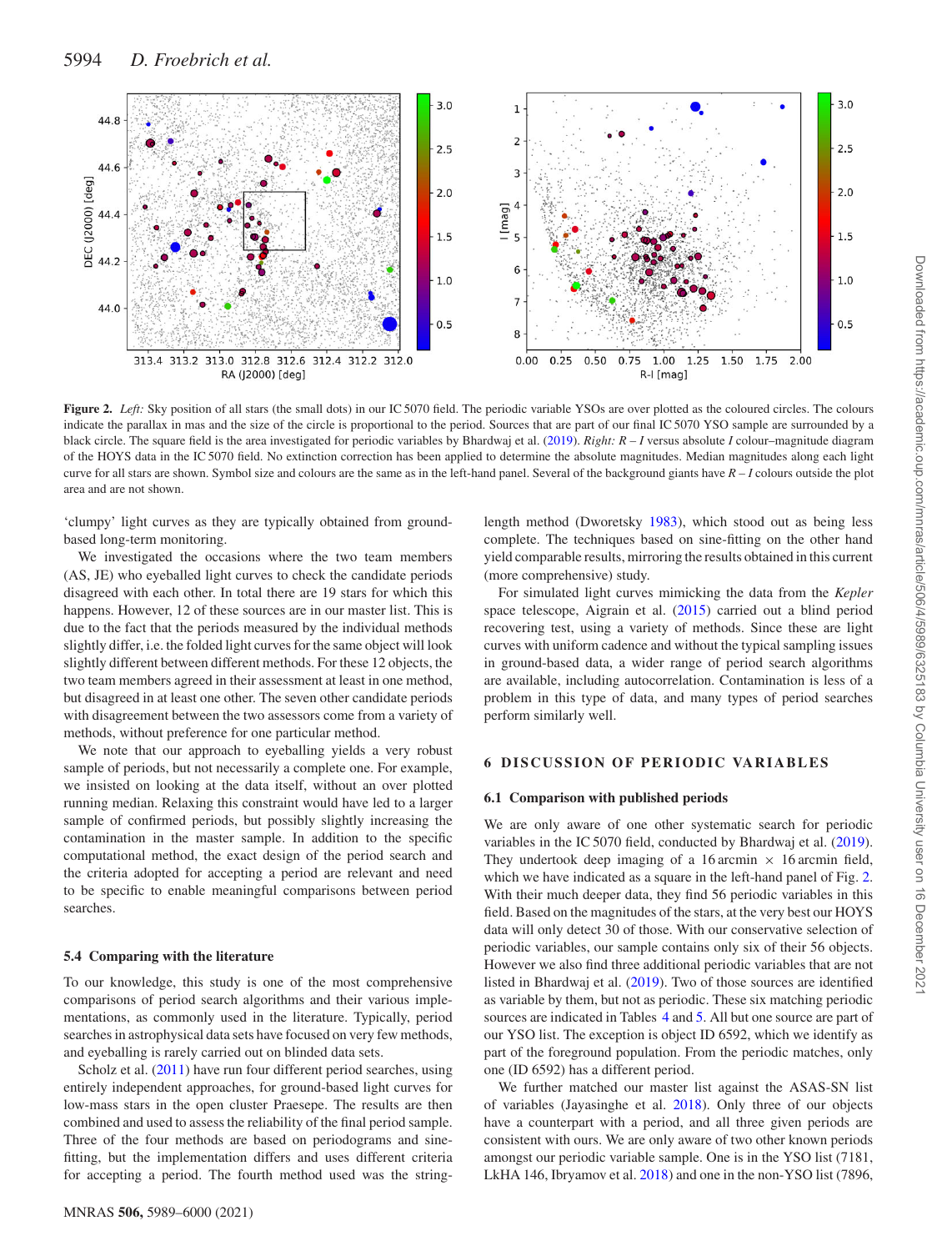**Table 4.** List of all 40 periodic YSO variables identified in our work. We list the following properties: Our object ID number; RA, Dec. the equatorial (J2000) coordinates coordinates of the cross matched *Gaia* source; Period in days; Spectral type, effective temperature, optical extinctions and luminosities from cross-matches to Fang et al. (2020); Additional notes such as the SIMBAD identifier (if it exists) and periods found in other surveys. For objects with uncertain parallax we also note the RUWE value from *Gaia* EDR3.

| ID   | RA             | Dec.           | Period  | SpT                      | Teff                     | Av                       | L                                                                            | <b>Notes</b>                                                       |
|------|----------------|----------------|---------|--------------------------|--------------------------|--------------------------|------------------------------------------------------------------------------|--------------------------------------------------------------------|
|      | $(\text{deg})$ | $(\text{deg})$ | (d)     |                          | (K)                      | (mag)                    | $(L_{\odot})$                                                                |                                                                    |
| 3220 | 313.37768      | 44.69840       | 0.8661  | $\equiv$                 | $\equiv$                 | $\hspace{0.1in} -$       | $\hspace{0.1in} \hspace{0.1in} \hspace{0.1in} \hspace{0.1in} \hspace{0.1in}$ | $RUWE = 3.544$                                                     |
| 3314 | 313.38780      | 44.70225       | 13.8783 | $\equiv$                 | $\equiv$                 | $\equiv$                 | $\equiv$                                                                     | $\equiv$                                                           |
| 3988 | 312.72581      | 44.63562       | 9.4377  | K8.2                     | 3928                     | 2.4                      | 1.025                                                                        | 2MASS J20505418 + 4438083                                          |
| 4097 | 313.25278      | 44.61654       | 1.6827  | G6.4                     | 5350                     | 5.2                      | 23.630                                                                       | $RUWE = 5.459$                                                     |
| 4101 | 312.99370      | 44.62339       | 1.9081  | K7.8                     | 3946                     | 3.9                      | 1.541                                                                        | $\equiv$                                                           |
| 4198 | 312.68440      | 44.61357       | 1.9818  | $\equiv$                 | $\overline{\phantom{m}}$ | $\equiv$                 | $\overline{\phantom{0}}$                                                     | $\overline{\phantom{a}}$                                           |
| 4446 | 313.10924      | 44.57396       | 1.4334  | G5.0                     | 5500                     | 5.0                      | 11.088                                                                       | $\equiv$                                                           |
| 4476 | 312.34682      | 44.57701       | 11.7162 | $\equiv$                 | $\qquad \qquad -$        | $\equiv$                 | $\equiv$                                                                     | 2MASS J20492323 + 4434373                                          |
| 4766 | 312.75374      | 44.53048       | 6.6024  | K5.4                     | 4091                     | 2.0                      | 0.856                                                                        | V* V1701 Cyg                                                       |
| 5119 | 313.14145      | 44.48802       | 8.6252  | K5.4                     | 4091                     | 3.6                      | 1.256                                                                        |                                                                    |
| 5535 | 312.83745      | 44.43877       | 3.8622  | K8.3                     | 3921                     | 2.2                      | 2.948                                                                        | V* V1703 Cyg, EM* LkHA 153; V 121 in Bhardwaj et al. (2019),       |
|      |                |                |         |                          |                          |                          |                                                                              | $P = 3.840$ d; RUWE = $8.379$                                      |
| 5548 | 312.99661      | 44.42881       | 4.1573  | K7.9                     | 3943                     | 2.4                      | 3.000                                                                        | $EM* LkHA$ 164; RUWE = 3.215                                       |
| 5559 | 312.93711      | 44.43862       | 3.7590  | K8.0                     | 3940                     | 1.6                      | 0.480                                                                        | $\equiv$                                                           |
| 5575 | 313.41700      | 44.43060       | 1.3901  | G8.7                     | 5150                     | 5.0                      | 11.347                                                                       | $2XMMJ205340.1 + 442550$ ; RUWE = 2.659                            |
| 5886 | 312.12005      | 44.40321       | 9.0413  | $\equiv$                 | $\equiv$                 | $\equiv$                 | ÷.                                                                           | 2MASS J20482880 + 4424115                                          |
| 6060 | 312.81885      | 44.38279       | 2.4266  | K4.2                     | 4291                     | 1.4                      | 1.130                                                                        | V* V1702 Cyg, EM* LkHA 152; V 128 in Bhardwaj et al. (2019),       |
|      |                |                |         |                          |                          |                          |                                                                              | $P = 2.420 d$                                                      |
| 6149 | 312.94395      | 44.37257       | 2.1763  | K8.2                     | 3928                     | 2.9                      | 1.935                                                                        | $\equiv$                                                           |
| 6259 | 312.77765      | 44.36132       | 1.3979  | K1.9                     | 4775                     | 2.3                      | 1.128                                                                        | not in Bhardwaj et al. (2019) but in survey area                   |
| 6315 | 313.07439      | 44.35443       | 3.2233  | K7.6                     | 3952                     | 2.6                      | 0.873                                                                        | $\equiv$                                                           |
| 6337 | 312.84446      | 44.35212       | 3.9113  | K7.2                     | 3964                     | 2.1                      | 1.258                                                                        | EM* LkHA 154; V 178 in Bhardwaj et al. (2019), but no period found |
| 6393 | 313.35269      | 44.34279       | 2.7728  | K6.6                     | 3990                     | 2.6                      | 1.539                                                                        | $\equiv$                                                           |
| 6620 | 313.17748      | 44.32255       | 8.9487  | M <sub>0.8</sub>         | 3657                     | 2.0                      | 0.601                                                                        | $\overline{\phantom{m}}$                                           |
| 6813 | 312.81307      | 44.30490       | 4.1672  | K7.8                     | 3946                     | 2.1                      | 0.913                                                                        | EM* LkHA 150; V 182 in Bhardwaj et al. (2019), but no period found |
| 6856 | 312.80221      | 44.30257       | 8.0136  | K8.0                     | 3940                     | 1.8                      | 0.347                                                                        | 2MASS J20511252 + 4418093; V 105 in Bhardwaj et al. (2019),        |
|      |                |                |         |                          |                          |                          |                                                                              | $P = 7.954 d$                                                      |
| 6861 | 313.04822      | 44.29854       | 3.5217  | K4.2                     | 4292                     | 2.9                      | 1.993                                                                        | $\equiv$                                                           |
| 6929 | 312.74460      | 44.29190       | 7.2758  | K8.4                     | 3916                     | 1.7                      | 1.256                                                                        | EM* LkHA 145; V 107 in Bhardwaj et al. $(2019)$ , P = 7.223 d;     |
|      |                |                |         |                          |                          |                          |                                                                              | $RUWE = 3.565$                                                     |
| 7181 | 312.75654      | 44.26168       | 7.3382  | K6.8                     | 3979                     | 1.5                      | 1.562                                                                        | EM* LkHA 146; $P = 7.365 d$ in Ibryamov et al. (2018); V 106 in    |
|      |                |                |         |                          |                          |                          |                                                                              | Bhardwaj et al. $(2019)$ , P = 7.359 d                             |
| 7422 | 312.74312      | 44.24232       | 4.9010  | K3.8                     | 4373                     | 1.5                      | 1.868                                                                        | $2MASS$ J20505834 + 4414323; RUWE = 2.102                          |
| 7465 | 313.14529      | 44.23348       | 10.5727 | K4.6                     | 4216                     | 2.1                      | 1.172                                                                        | $\overline{\phantom{0}}$                                           |
| 7472 | 313.09386      | 44.23339       | 3.0487  | K4.1                     | 4311                     | 2.2                      | 1.285                                                                        | $2MASS J20522252 + 4414002$                                        |
| 7566 | 312.75600      | 44.22497       | 7.0943  | K9.6                     | 3814                     | 2.4                      | 0.413                                                                        | $\equiv$                                                           |
| 7609 | 313.30836      | 44.21606       | 7.2549  | K6.2                     | 4010                     | 2.9                      | 0.851                                                                        | 2MASS J20531400 + 4412577                                          |
| 7632 | 312.82600      | 44.21895       | 7.8531  | K7.1                     | 3966                     | 1.9                      | 1.968                                                                        | $2MASS$ J20511824 + 4413082                                        |
| 7954 | 313.35736      | 44.17926       | 1.4492  | K6.2                     | 4010                     | 2.7                      | 1.433                                                                        | $\equiv$                                                           |
| 8025 | 312.45491      | 44.17952       | 3.3130  | $\overline{\phantom{m}}$ | $\overline{\phantom{m}}$ | $\equiv$                 | $\overline{\phantom{a}}$                                                     | $\overline{\phantom{m}}$                                           |
| 8038 | 312.78141      | 44.17628       | 3.5221  | $\equiv$                 | $\equiv$                 | $\overline{\phantom{m}}$ | $\equiv$                                                                     | $\overline{\phantom{m}}$                                           |
| 8249 | 312.76358      | 44.15360       | 7.8800  | K8.2                     | 3928                     | 1.9                      | 1.543                                                                        |                                                                    |
| 9267 | 312.87064      | 44.07309       | 4.8298  | $\equiv$                 | $\equiv$                 | $\equiv$                 | $\equiv$                                                                     | $P = 4.825535 d$ in Jayasinghe et al. (2018)                       |
| 9321 | 312.87737      | 44.06251       | 3.1660  | K4.5                     | 4235                     | 2.1                      | 3.131                                                                        | $2MASS$ J20513057 + 4403449                                        |
| 9961 | 313.09561      | 44.01582       | 3.6251  | $\equiv$                 | $\overline{\phantom{0}}$ | $\equiv$                 | $\equiv$                                                                     | $\overline{\phantom{m}}$                                           |
|      |                |                |         |                          |                          |                          |                                                                              |                                                                    |

V 1598 Cyg, Froebrich et al. 2020). With the one exception from Bhardwaj et al. (2019), all published periods agree with the ones found in our analysis. All this information, as well as the commonly used designations for our sources obtained from SIMBAD<sup>5</sup> are also listed in Tables 4 and 5. Thus, to the best of our knowledge, we have measured periods for 50 of our periodic sources for the first time. This includes 34 of the periodic YSOs in the field.

#### **6.2 Spatial distribution**

In the left-hand panel of Fig. 2, we show the position of all investigated stars in our roughly  $1 \text{ deg}^2$  survey field as small black dots. As coloured symbols, we over plot the periodic variables and indicate their parallax in a colour code and the period by the symbol size. The YSOs are shown as the black-edged symbols. The vast majority of YSOs are situated in the western half of the field. The foreground and background population of periodic objects however, seems to be homogeneously distributed. The distribution of our YSO population is very similar to the one found in Kuhn et al. (2020; see their fig. 3). Indeed, based on their proper motions, the majority (about 35) of our YSOs seems to be associated with the expanding group D, while about five should be part of the compact group C. The fraction of sources belonging to the two groups is roughly identical to the number ratio of group members from the YSO sample established in Kuhn et al. (2020). Hence, there is no preference of finding periodic variable stars in either of the two YSO groups.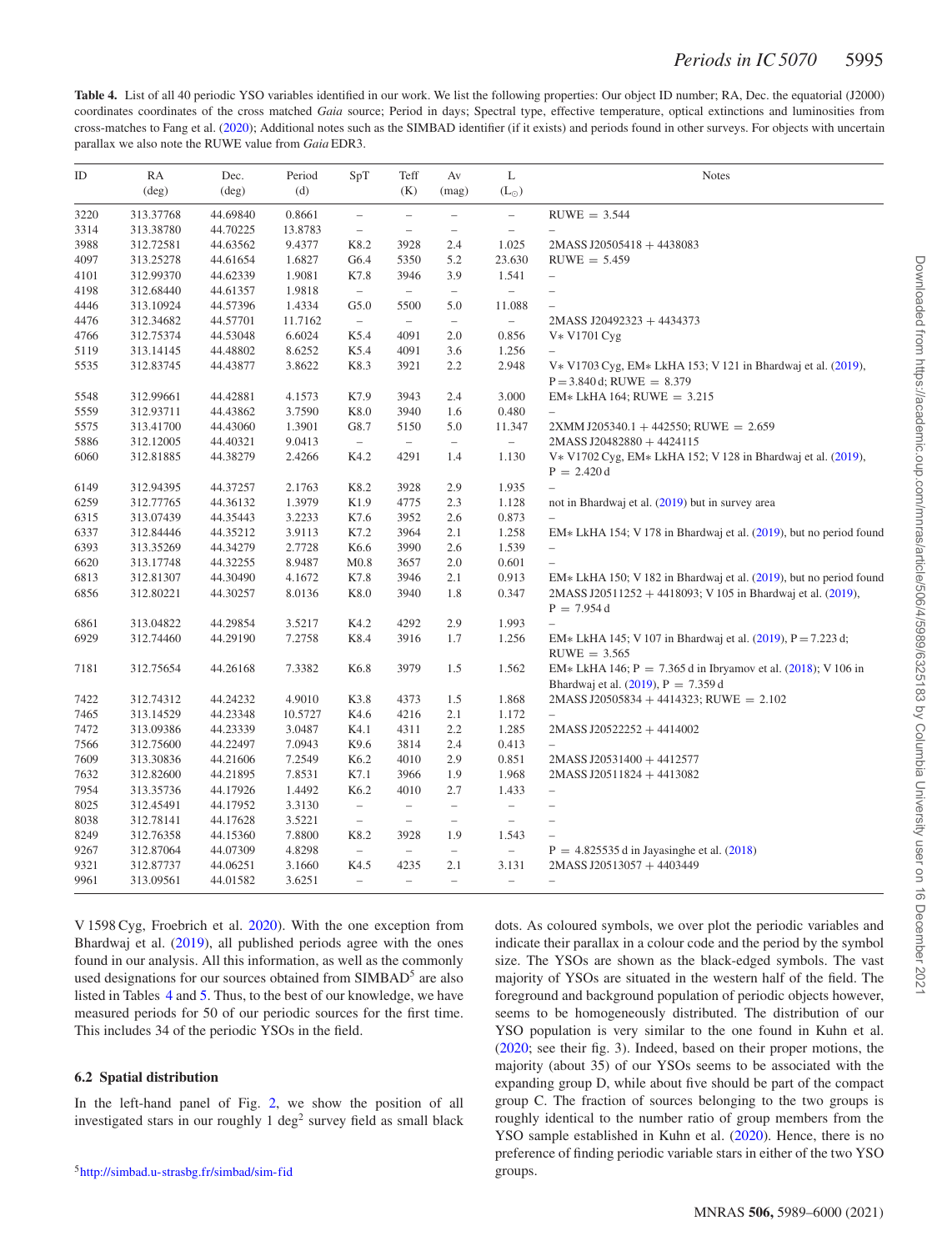| <b>Table 5.</b> List of all 19 periodic variables that have not been selected as clear YSO members of the IC 5070 cluster in our work. The table is split into the same |
|-------------------------------------------------------------------------------------------------------------------------------------------------------------------------|
| three sub-categories of sources as discussed in Section 6.7. We list the following properties: Our object ID number; RA, Dec. the equatorial (J2000) coordinates        |
| of the cross matched Gaia source; Period in days; Approximate distances based on the Gaia EDR3 parallax; Additional notes such as the SIMBAD identifier (if             |
| it exists), periods found in other surveys, and information relating to the placement of the object in the colour-magnitude diagram as well as IR excess in the         |
| spectral energy distribution obtained via the VizieR Photometry viewer. For objects with uncertain parallax we also note the RUWE value from Gaia EDR3.                 |

| ID    | RA<br>$(\text{deg})$             | Dec.<br>$(\text{deg})$ | Period<br>(d) | d<br>(pc) | <b>Notes</b>                                                                                                                                                                               |
|-------|----------------------------------|------------------------|---------------|-----------|--------------------------------------------------------------------------------------------------------------------------------------------------------------------------------------------|
|       | Background giants                |                        |               |           |                                                                                                                                                                                            |
| 2287  | 313.39885                        | 44.78253               | 0.5433        | 3200      | excess in W3/W4; RUWE $= 1.873$                                                                                                                                                            |
| 5686  | 312.94814                        | 44.41962               | 1.1768        | 3200      | V * V1706 Cyg; ECB light curve; period manually multiplied by two; $P = 0.5883893 d$ in<br>Jayasinghe et al. (2018); non member Fang et al. (2020; A8.6); W3/W4 excess                     |
| 5715  | 312.10525                        | 44.42062               | 0.9843        | 3600      | slight W4 excess                                                                                                                                                                           |
| 7159  | 313.24747                        | 44.26019               | 17.1910       | 3400      | no IR excess                                                                                                                                                                               |
| 9324  | 312.15591                        | 44.06474               | 0.9980        | 2700      | IRAS 20469 + 4352; IRAS 60/100 excess                                                                                                                                                      |
| 9522  | 312.15007                        | 44.04641               | 4.9559        | 3000      | $\delta$ Cep like light curve; very weak W4 excess                                                                                                                                         |
| 11246 | 312.04652                        | 43.93232               | 41.0289       | 2700      | no IR excess                                                                                                                                                                               |
|       | Foreground YSOs                  |                        |               |           |                                                                                                                                                                                            |
| 3791  | 312.38457                        | 44.65784               | 5.8050        | 614       | no IR excess: bottom of the MS in $R - I$ versus I CMD                                                                                                                                     |
| 4656  | 312.40003                        | 44.54503               | 8.6737        | 316       | slight W3/W4 excess; bottom of the MS in $R - I$ versus I CMD                                                                                                                              |
| 6592  | 312.73459                        | 44.32398               | 1.8893        | 476       | 2MASS J20505630 + 4419262; P = 1.8997111 d in Jayasinghe et al. (2018); V 145 in<br>Bhardwai et al. (2019) P = 0.678 d; slight W4 excess; $\sim$ 1.0 mag above MS in R – I versus<br>I CMD |
| 7639  | 312.76398                        | 44.21933               | 5.1603        | 585       | no IR excess: near bottom of the MS in $R - I$ versus I CMD                                                                                                                                |
| 7896  | 312.76634                        | 44.19463               | 0.8254        | 394       | V * V1598 Cyg; P = 0.8246 in Froebrich et al. (2020); no IR excess; $\sim$ 1.1 mag above MS<br>in $R - I$ versus I CMD; RUWE = 1.870                                                       |
| 8151  | 312.04659                        | 44.16378               | 4.7818        | 345       | slight W3/W4 excess; $\sim$ 0.5 mag above MS in $R - I$ versus I CMD                                                                                                                       |
| 9155  | 313.14977                        | 44.06884               | 3.0597        | 552       | W3/W4 excess; $\sim$ 0.6 mag above MS in $R - I$ versus I CMD                                                                                                                              |
| 10116 | 312.95423                        | 44.00872               | 5.7876        | 348       | W3/W4 excess; bottom of the MS in $R - I$ versus I CMD                                                                                                                                     |
|       | <b>Potential Cluster Members</b> |                        |               |           |                                                                                                                                                                                            |
| 3197  | 313.27392                        | 44.71030               | 4.1188        | 1700      | EM* LkHA 177; Cluster member in Fang et al. (2020; SpT = K4.5, T <sub>eff</sub> = 4235 K,<br>$A_V = 4.2$ mag, $L = 5.59 L_{\odot}$ ; RUWE = 12.811                                         |
| 4286  | 312.64742                        | 44.60108               | 5.1693        | 654       | W3/W4 excess; $\sim$ 0.9 mag above MS in R – I versus I CMD; RUWE = 2.988                                                                                                                  |
| 4421  | 312.44426                        | 44.57928               | 2.8862        | 565       | slight W4 excess; $\sim$ 1.7 mag above MS in R – I versus I CMD; RUWE = 30.629                                                                                                             |
| 5419  | 312.89642                        | 44.45004               | 5.6908        | 992       | slight W3/W4 excess; $\sim$ 1.8 mag above MS in R – I versus I CMD; RUWE = 23.371                                                                                                          |

#### **6.3 Colour–magnitude diagram**

In the right-hand panel of Fig. 2, we show the  $R - I$  versus absolute *I*-Band colour–magnitude diagram of the HOYS field as the black dots, with the periodic variables over plotted as coloured circles. The *R* and *I* magnitudes for all stars are determined as the median along each light curve. The absolute magnitudes are determined using the *Gaia* EDR3 parallaxes. No extinction correction has been applied. The symbol colour encodes the parallax in mas and the symbol size is proportional to the rotation period. One can clearly identify the main sequence population of stars in the field, as well as the YSO population to the top right of the main sequence. Indeed, most of our sample of periodic variables belongs to the latter group. In the top right of the figure, we find reddened background giants, some of which have been cut-off due to their extreme  $R - I$  colours.

We matched all the objects in our master catalogue against the list of spectroscopic observations of YSOs in Fang et al. (2020) to obtain spectral types, effective temperatures, luminosities, and extinction values. These are all listed in Table 4. Only one of the 19 sources removed from the sample as potential non-YSOs has a match in that catalogue. This is object ID 3197 (LkHA 177), which has a very uncertain parallax [Renormalized unit weight error (RUWE)  $= 12.8$ ] and hence could still be a cluster member. Indeed, in the colour– magnitude diagram in the right-hand panel of Fig. 2, it is situated just above the main cluster of YSOs. If one assumes a parallax of 1.2 mas, as for the other sources, it would fall directly into the main group of the other IC 5070 YSOs. Of our 40 YSOs, only 9 have no match in Fang et al. (2020). Generally, these are the fainter sources in our sample, with the exception of the two bright YSOs (IDs 3220, 9267) with an absolute *I* magnitude of about 2 mag. It is not clear why they have not been included in the Fang et al. (2020) sample.

We list all our periodic YSOs with their properties in Table 4. We show the source ID number, the RA, Dec. (J2000) of the *Gaia* cross-match, the period, the source properties(spectral type, effective temperature, optical extinction, and luminosity) from the cross-match to Fang et al. (2020) and additional notes. The properties of the 19 objects removed from our list are discussed in Section 6.7, and their properties are listed in Table 5.

#### **6.4 Period distribution**

We show the distribution of the detected periods in the left-hand panel of Fig. 3. In blue all 59 objects from the master list of periodic variables are plotted, while the orange overlay contains only the 40 YSOs identified in our sample. Two clear groups of objects are evident, one with short periods (1–5 d) and one with longer periods  $(6–10 d)$ , with a clear gap without sources at P = 5–6 d. The figure also shows the cumulative distribution function (CDF) for the YSOs (the solid line). The CDF illustrates that the gap in our YSO periods between 5 and 6 d is genuine and not a result of the histogram binning. On the other hand, the apparent split of the short period objects into two groups in the histogram is not supported by the CDF and is likely a binning artefact. We use a KS-test to evaluate if the YSO period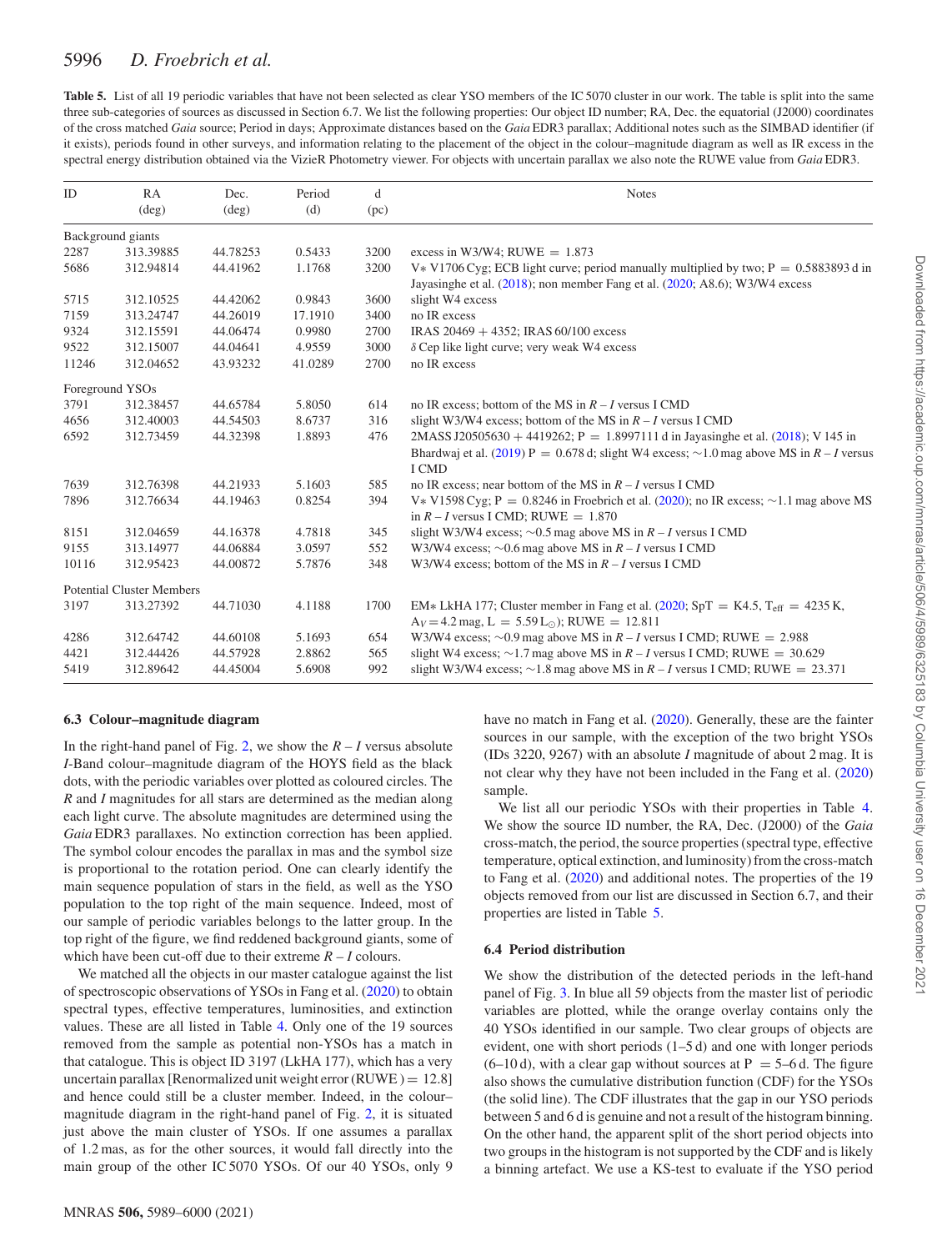

**Figure 3.** *Left:* Distribution of the periods in our sample, limited to 20 d. In blue we show all 59 sources, and in orange the IC 5070 YSO sample is shown. The overplotted lines are CDFs of our YSO sample in IC 5070 (solid), the *ρ*-Oph sample from Rebull et al. (2018; dashed), and the Taurus sample from Rebull et al. (2020; dot–dashed). The vertical dashed line indicates adopted separation of fast and slow rotators at P = 5.5 d. *Right:* Dependence of the period on the *K* − *W2* colour of the YSO sample. The colour code represents the parallax in mas and the symbol size the median *I*-band brightness of the stars (small = faint). The two dashed lines indicate the adopted separation of objects with and without disc at *K* − *W2* = 0.5 mag (horizontal) and the separation of fast and slow rotators as in the left-hand panel (vertical).

distribution could have been drawn from a homogeneous distribution. We find that the null hypothesis of uniformly distributed periods can be excluded with a 98.9 per cent probability.

We also show the CDF for YSO periods in the *ρ*-Oph and Taurus star-forming region for comparison, as determined from *Kepler*/K2 data by Rebull et al. (2018, 2020), in the left-hand panel of Fig. 3. Note that we only selected stars from these two regions that fell in the range of periods  $(0.5 d < P < 15 d)$  and  $V - K$  colours  $(1.8 mag < V)$ *– K <* 4.7 mag) of our YSO sample. The K2 data do not feature the typical daytime and weather gaps of ground-based data and is therefore a good reference point. The bi-modality seen in our sample is also visible in the K2 periods and is thus considered a real feature of the period distribution of stars in IC 5070. Moreover, bi-modality in YSO periods has been observed in numerous campaigns, going back to the 1990s (Edwards et al. 1993; Herbst, Bailer-Jones & Mundt 2001; Lamm et al. 2005). The exact position of the peaks will depend on mass and age of the population. In IC 5070, YSO periods peak around 3 and 8 d, which is comparable to period distribution of lowmass stars in other very young star-forming regions, for example, in the ONC (Herbst et al.  $2007$ ; Rodríguez-Ledesma, Mundt & Eislöffel 2010). The bi-modality is usually attributed to the fact that the presence of discs slows down the rotation. We further investigate the link between discs and rotation periods in the next subsection.

#### **6.5 Infrared excess**

In the right-hand panel of Fig. 3 we show the  $K - W2$  colours of our objects against the period. This colour is an excellent indicator for the presence or absence of a disc – stellar photospheres should have  $K - W2 < 0.5$  mag, i.e. higher values indicate infrared excess due to circumstellar dust (see Teixeira, Scholz & Alves 2020 for a discussion). According to this plot, the fast rotators with P *<* 5.5 d tend to have no disc, whereas the slow rotators with  $P > 5.5 d$ predominantly do have a disc. In particular, there are 9 fast rotators with discs, 5 slow rotators without disc, 10 slow rotators with disc, and 16 fast rotators without disc. We investigated if this distribution can occur by chance. We assume a homogeneous distribution in period and *K* − *W2* colour. A simple Monte Carlo simulation draws 40 objects randomly from the parameter space and we check how often the resulting distribution is as asymmetric, or more asymmetric, than the observed one. We find that the probability that our observed distribution is drawn by chance is of the order of  $4.8 \times 10^{-3}$ .

Thus, our data are consistent with the idea that the presence of a disc slows down the rotation (e.g. Herbst et al. 2007). Fast rotators without discs have spun up due to their pre-main-sequence contraction. The slow rotators without discs could be stars that have lost their discs recently and have not had time yet to spin-up. The overall appearance of this plot of period versus infrared colour is consistent with previous work in other regions (see in particular Rebull et al. 2006). If we use  $K - W2 = 0.5$  mag as the threshold for discs, we find that the disc fraction amongst our periodic YSO sample is 50 per cent. Using an approximate disc fraction age relation, such as in Mamajek (2009), we find that this disc fraction is in good agreement with the age estimates for the IC 5070 region of the order of 1 Myr by Fang et al. (2020).

#### **6.6 Mass dependence**

To investigate the mass dependence of the YSO rotation periods, we estimate de-reddened  $V - K$  colours as mass proxy for the stars. In principle, we could use the individual  $A_V$  values from Fang et al. (2020) for this task. However, there seems to be a slight bias in those values that can be seen in Table 4. Our sample of matched objects mostly contains K-type stars with effective temperatures of about 4000 K and typically about  $A_V = 2$  mag. There are, on the other hand, three G-type starsin the sample with higher temperatures above 5000 K. These three objects have  $A_V$  values of 5 mag or slightly higher. This seems unusual and we hence decided to use the median  $A_V$  values of all matched sources to de-redden the  $V - K$  colours. We applied an extinction law of  $E(V - K) = 0.89 A<sub>V</sub>$  (Mathis 1990). The results are shown in Fig. 4. We show the colour coded  $K - W2$ values, i.e. the presence of a disc. Note three objects lack *V* or *K*, so are not shown. The mass estimates in Fig. 4 are based on 1 Myr isochrones from Baraffe et al. (2015). We also over plot the CDF of the  $V - K$  colour (mass proxy) as a solid line in Fig. 4. Similarly,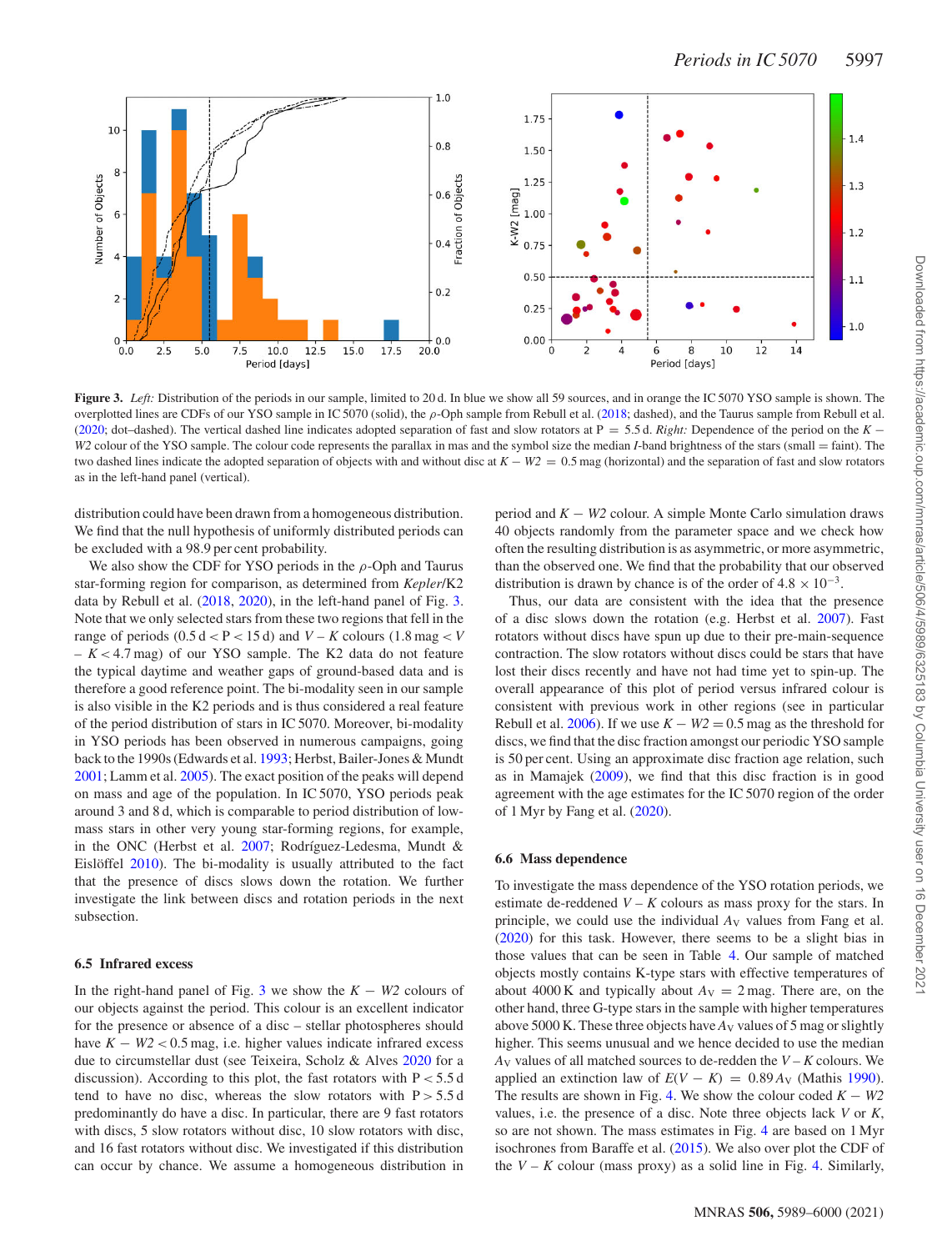

**Figure 4.** *V – K* colour against period of the IC 5070 YSO sample. The symbol colour represents the  $K - W2$  colour. The mass estimates are based on 1 Myr isochrones from Baraffe et al. (2015). *V – K* colours have been de-reddened using the median Av values from the matches in Fang et al. (2020). The colour code indicates the  $K - W2$  colour. The over plotted lines are CDFs of our data in IC 5070 (solid), the *ρ*-Oph sample from Rebull et al. (2018; dashed), and the Taurus sample from Rebull et al. (2020; dot–dashed).

the CDFs for *ρ*-Oph and Taurus are also shown (Rebull et al. 2018, 2020).

The plot demonstrates again that our period sample for YSOs is broadly consistent with reference samples for YSOs in other regions. Fast rotators are found at the high-mass end in our sample (above  $1.4 M_{\odot}$ ) and at very low masses (below  $0.7 M_{\odot}$ ). In between, the sample only contains stars with periods above ∼3 d. However, the statistics are too poor to draw definitive conclusions about massperiod trends from this plot, in particular given the incomplete knowledge of extinction values in this sample.

#### **6.7 Non-YSO periodic variables**

In our master list of periodic variables there are 19 objects with parallax and proper motion indicating they are likely not members of the cluster of young stars in IC 5070. These sources stand out in position and colour code in the colour magnitude plot shown in Fig. 2. Several sources have very small parallax values, are very red and are intrinsically bright. These are most likely background giants, potentially heavily reddened. The other obvious group are the stars on or slightly above the main sequence. As can be seen, this group splits into two populations: most are in the foreground, while the others are in the vicinity of the cluster. We summarize the properties of these 19 sources in Table 5. We list our ID number, the RA, Dec. (J2000) coordinates of the *Gaia* cross-match, the period, *Gaia* distance, and additional notes. Below, we briefly describe the three sub-groups of non-YSOs in our sample of periodic objects.

#### *6.7.1 Background giants*

All seven stars in this group have distances above 2.7 kpc and are thus background sources. The group contains the objects with the two longest periods (11246 - 41 d, 7159 - 17.2 d), both without IR excess. These are most likely pulsating giants. The star 9522 has a period of almost 5 d. The shape of the light curve indicates the star might be a *δ* Cep object. The amplitude of the variations is about 0.4 mag. Three stars in this group (2287, 5715, 9324) have periods shorter than 1 d. These sources could be *δ* Scuti stars.

Object 5686 (also know as V1706 Cyg) has a light curve that clearly resembles an eclipsing binary and has a period of 1d 10hr 3m. This is the only object where our procedure has found half of the correct period. We have manually adjusted the period of the object by a factor of two. This is also the only obvious eclipsing binary light curve in our sample. The phase-folded light curve shows that the primary and secondary eclipses have an almost identical depth of about 0.75 mag. Thus, the object seems to be an equal size binary, contrary to its classification as Orion type variable in SIMBAD.

#### *6.7.2 Foreground YSOs*

This group contains eight objects that are mostly near the bottom of the main sequence in our colour–magnitude diagram. All are clearly in the foreground to the cluster. One object, 7896 (V1598 Cyg), is situated clearly above the main sequence. This source has no infrared excess and Froebrich et al. (2020) concluded that it is most likely a close binary and/or a foreground YSO. Most of the sources have no or only marginal infrared excess. All but one of the others (6592), have longer periods between about 5 and 8 d. These sources most likely represent a foreground population of young main sequence stars, binaries or older weak line T Tauri objects.

#### *6.7.3 Potential cluster members*

The remaining group contains four sources. They are all significantly above the main sequence in the colour–magnitude diagram. All but one (4421) have a clear infrared excess. In particular 3197 (LkHA 177), is a known emission line star and treated as a cluster member in Fang et al. (2020). All sources suffer from very uncertain parallax measurements, with large RUWE values. We also checked the distance estimates from Anders et al. (2020) using *Gaia* DR2 parallax plus additional colours from Pan-STARRS-1, 2MASS, and AllWISE. But only objects 4286 and 4421 are matched. They have similar distance uncertainties as in *Gaia* EDR3. The periods of the objects in this group range from 3 to 6 d. It is conceivable that all of them are potential YSOs and cluster members. However, given the uncertain parallax values, we have not included them in the YSO sample.

#### **7 CONCLUSIONS**

We have utilized *U*, *B*, *V*, *R*, *I* data from the HOYS (Froebrich et al. 2018) project to identify a sample of periodic variables in a  $1 \times 1$ deg<sup>2</sup> field centred around the Pelican Nebula IC 5070. High-cadence data spanning a duration of 80 d in the summer of 2018 have been used. From an initial list of just over 6000 light curves in the field, we identified 59 periodic objects. Using *Gaia* EDR3 parallax and proper motion, 40 sources have been identified as YSO members of the IC 5070 region. The remaining sources are either background giants, foreground YSOs or potential cluster members with uncertain parallax measurements.

To identify periodic signals in the light curves, nine different periodogram methods have been tested. They rely on fitting sine functions or splines either to the light curves directly or in phase space. Establishing the sample of periodic variables was done in a double-blind manner. The identification of potential periods using the different periodogram methods has been done by two members of the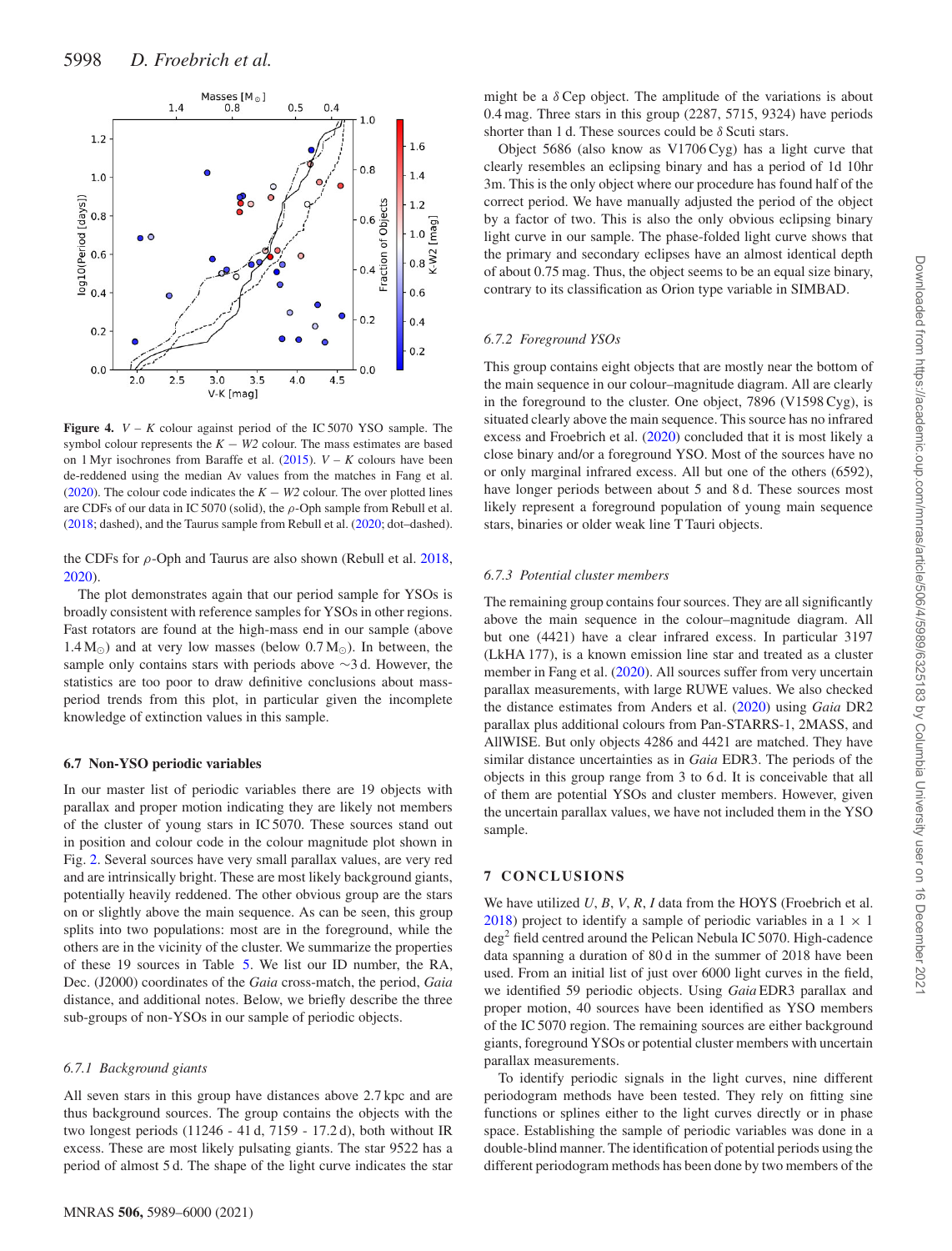team, without knowledge of the scientific aims of the project, or the expected shape of the light curves. The candidate periodic objects from this first step have been verified independently by two other team members, without the possibility of identifying the nature of the objects or the used period finding method. During this eyeballing process, periodic objects were selected as real if they showed a clear, consistent, periodic behaviour in the phase folded data in at least two filters. Only objects for which the two team members agreed in their selection have been added to our master list of periodic variables.

Based on this master list of periodic variables, we have determined the completeness and contamination of each of the periodogram methods. We find that none of the individual methods clearly outperforms all other methods. The best completeness achieved by any method is 64 per cent, with three others reaching above 50 per cent. The lowest contamination of any method is 10 per cent with some others achieving between 25 per cent and 40 per cent. The common feature of the best performing methods is that they all rely on sine function fitting. They differ however, in the way the sine function parameters are determined. We conclude that for heterogeneous data sets such as from our HOYS project, one should combine period searches using at least the GLS and one other sine fitting periodogram method to obtain as complete a list as possible of periodic variables. Manual quality checks still need to be employed to remove false positives.

We have investigated the properties of our unbiased sample of periodic variable YSOs. They form a clearly identifiable group of stars located above the main sequence in the  $R - I$  versus  $I$  colour– magnitude diagram. With a probability of 98.9 per cent we can exclude a homogeneous period distribution. Instead a clear split into fast and slow rotators with typical periods of 3 and 8 d, respectively, can be seen. Utilizing the  $K - W2$  colour as an indicator for the presence of a disc shows that the fast rotators are predominantly disc-less, while the disc-harbouring objects are mostly part of the group of slow rotators. The probability that the observed distribution in period versus  $K - W2$  space occurs by chance is determined to be  $4.8 \times 10^{-3}$ . We find a disc fraction of 50 per cent in our YSO sample. De-reddened  $V - K$  colours as mass proxy show that fast rotators (P *<* 3 d) are found at the high-mass and low-mass ends of our sample, while for roughly solar mass stars only periods above 3 d are found. All properties of our sample are in good agreement with studies of samples of periodic YSOs from star-forming regions of comparable age, such as *ρ*-Oph or Taurus.

#### **ACKNOWLEDGEMENTS**

We would like to thank all contributors of observational data for their efforts towards the success of the HOYS project. AS acknowledges support through STFC grant ST/R000824/1. JCW acknowledges support through STFC grant ST/S000399/1. SV would like to thank Prof. Dr. Dominik Schleicher (University of Concepcion, Chile) for providing access to the cluster Leftraru on which the GLS computations were done. This research was partially supported by the supercomputing infrastructure of the National Laboratory for High Performance Computing (NLHPC) (ECM-02).

#### **DATA AVAILABILITY STATEMENT**

The data underlying this article are available in the HOYS data base at [http://astro.kent.ac.uk/HOYS-CAPS/.](http://astro.kent.ac.uk/HOYS-CAPS/)

#### **REFERENCES**

- Aigrain S. et al., 2015, [MNRAS,](http://dx.doi.org/10.1093/mnras/stv853) 450, 3211
- Akerlof C. et al., 1994, [ApJ,](http://dx.doi.org/10.1086/174954) 436, 787
- Algeri S., van Dyk D. A., Conrad J., Anderson B., 2016, J. [Instrum.,](http://dx.doi.org/10.1088/1748-0221/11/12/P12010) 11, P12010
- Anders F., Khalatyan A., Chiappini C., Queiroz A. B. A., Santiago B. X., 2020, Bol. Asoc. Argentina Astron. Plata Argentina, 61C, 38
- Ansdell M. et al., 2016, [ApJ,](http://dx.doi.org/10.3847/0004-637X/816/2/69) 816, 69
- Audard M. et al., 2014, in Beuther H., Klessen R. S., Dullemond C. P., Henning T., eds, Protostars and Planets VI. University of Arizona Press, Tuscon, p. 387
- Bally J., Ginsburg A., Probst R., Reipurth B., Shirley Y. L., Stringfellow G. S., 2014, [AJ,](http://dx.doi.org/10.1088/0004-6256/148/6/120) 148, 120
- Baraffe I., Homeier D., Allard F., Chabrier G., 2015, [A&A,](http://dx.doi.org/10.1051/0004-6361/201425481) 577, A42
- Bertin E., Arnouts S., 1996, [A&AS,](http://dx.doi.org/10.1051/aas:1996164) 117, 393
- Bhardwaj A., Panwar N., Herczeg G. J., Chen W. P., Singh H. P., 2019, [A&A,](http://dx.doi.org/10.1051/0004-6361/201935418) 627, A135
- Bouvier J., Matt S. P., Mohanty S., Scholz A., Stassun K. G., Zanni C., 2014, in Beuther H., Klessen R. S., Dullemond C. P., Henning T., eds, Protostars and Planets VI. University of Arizona Press, Tuscon, p. 433
- Carpenter J. M., Hillenbrand L. A., Skrutskie M. F., 2001, [AJ,](http://dx.doi.org/10.1086/321086) 121, 3160
- Cody A. M. et al., 2014, [AJ,](http://dx.doi.org/10.1088/0004-6256/147/4/82) 147, 82
- Contreras Peña C. et al., 2017a, [MNRAS,](http://dx.doi.org/10.1093/mnras/stw2801) 465, 3011
- Contreras Peña C. et al., 2017b, [MNRAS,](http://dx.doi.org/10.1093/mnras/stw2802) 465, 3039 Cutri R. M. et al., 2021, VizieR Online Data Catalog, II/328
- 
- Dahm S. E., Hillenbrand L. A., 2020, [AJ,](http://dx.doi.org/10.3847/1538-3881/abbfa2) 160, 278
- Do T., Ghez A. M., Morris M. R., Yelda S., Meyer L., Lu J. R., Hornstein S. D., Matthews K., 2009, [ApJ,](http://dx.doi.org/10.1088/0004-637X/691/2/1021) 691, 1021
- Dworetsky M. M., 1983, [MNRAS,](http://dx.doi.org/10.1093/mnras/203.4.917) 203, 917
- Edwards S. et al., 1993, [AJ,](http://dx.doi.org/10.1086/116646) 106, 372
- Evitts J. J. et al., 2020, [MNRAS,](http://dx.doi.org/10.1093/mnras/staa158) 493, 184
- Fang M., Hillenbrand L. A., Kim J. S., Findeisen K., Herczeg G. J., Carpenter J. M., Rebull L. M., Wang H., 2020, [ApJ,](http://dx.doi.org/10.3847/1538-4357/abba84) 904, 146
- Findeisen K., Hillenbrand L., Ofek E., Levitan D., Sesar B., Laher R., Surace J., 2013, [ApJ,](http://dx.doi.org/10.1088/0004-637X/768/1/93) 768, 93
- Froebrich D. et al., 2018, [MNRAS,](http://dx.doi.org/10.1093/mnras/sty1350) 478, 5091
- Froebrich D., Scholz A., Eislöffel J., Stecklum B., 2020, [MNRAS,](http://dx.doi.org/10.1093/mnras/staa2275) 497, 4602

Gaia Collaboration, 2020, A&A, 649, 20

- Grankin K. N., Melnikov S. Y., Bouvier J., Herbst W., Shevchenko V. S., 2007, [A&A,](http://dx.doi.org/10.1051/0004-6361:20065489) 461, 183
- Herbig G. H., 1958, [ApJ,](http://dx.doi.org/10.1086/146540) 128, 259
- Herbst W., Bailer-Jones C. A. L., Mundt R., 2001, [ApJ,](http://dx.doi.org/10.1086/321706) 554, L197
- Herbst W., Eislöffel J., Mundt R., Scholz A., 2007, in Reipurth B., Jewitt D., Keil K., eds, Protostars and Planets V. University of Arizona Press, Tuscon, p. 297
- Hogg D. W., Blanton M., Lang D., Mierle K., Roweis S., 2008, in Argyle R. W., Bunclark P. S., Lewis J. R., eds, ASP Conf. Ser. Vol. 394, Astronomical Data Analysis Software and Systems XVII. Astron. Soc. Pac., San Fransisco, p. 27
- Ibryamov S., Semkov E., [Milanov](http://dx.doi.org/10.1088/1674-4527/18/11/137) T., Peneva S., 2018, Res. Astron. Astrophys., 18, 137
- Jayasinghe T. et al., 2018, [MNRAS,](http://dx.doi.org/10.1093/mnras/sty838) 477, 3145
- Kóspál Á. et al., 2011, [A&A,](http://dx.doi.org/10.1051/0004-6361/201016160) 527, A133
- Kuhn M. A., Hillenbrand L. A., Carpenter J. M., Avelar Menendez A. R., 2020, [ApJ,](http://dx.doi.org/10.3847/1538-4357/aba19a) 899, 128
- Lamm M. H., Mundt R., Bailer-Jones C. A. L., Herbst W., 2005, [A&A,](http://dx.doi.org/10.1051/0004-6361:20040492) 430, 1005
- Lucas P. W. et al., 2017, [MNRAS,](http://dx.doi.org/10.1093/mnras/stx2058) 472, 2990
- Mamajek E. E., 2009, in Usuda T., Tamura M., Ishii M., eds, AIP Conf. Ser. Vol. 1158, Exoplanets and Discs: Their Formation and Diversity. Am. Inst. Phys., New York, p. 3
- Mathis J. S., 1990, [ARA&A,](http://dx.doi.org/10.1146/annurev.aa.28.090190.000345) 28, 37
- McGinnis P. T. et al., 2015, [A&A,](http://dx.doi.org/10.1051/0004-6361/201425475) 577, A11
- Oh H.-S., Nychka D., Brown T., Charbonneau P., 2004, J. R. Stat. Soc. C , 53, 15